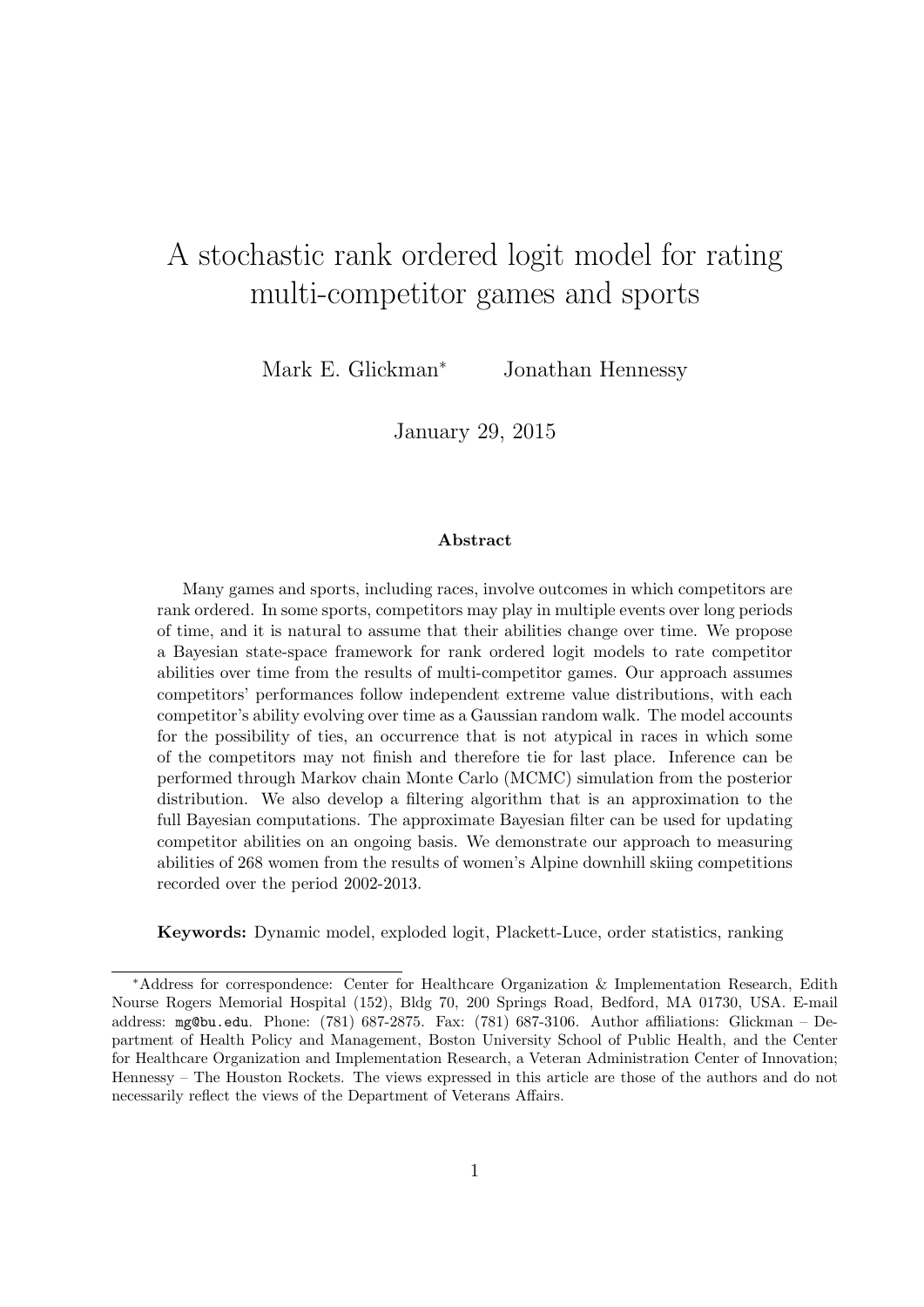#### **1 Introduction**

Measuring competitor strength in games and sports has been an area of great interest among professional scouts, sports organizations, and fans. Over the past 20-30 years, most development of statistical methods for assessing competitor strength has been in the context of head-to-head competitions that rely on paired comparison methods. Modern treatment of paired comparisons assume fundamentally that each competitor's strength can be represented as a parameter in a probability model for the outcome of a head-to-head competition. The most common models are the Bradley-Terry model (Bradley and Terry, 1952) and the Thurstone-Mosteller model (Mosteller, 1951). Cattelan (2012) provides a thorough review of the current state of paired comparison modeling. Many games and sports, including various types of races (horse, automobile, human track and field), gymnastics, diving, and golf, involve multiple teams or players competing against each other simultaneously. For such competitions the outcome often of interest is the rank ordering of competitors. Models for rank orderings have been an active area of statistical development, but have received far less attention than modeling results of head-to-head competition. Specific to a sports context, competitors' abilities may be changing over time, and a compelling modeling framework for multi-competitor sports should account for the time-varying nature of ability.

Parametric models for rank orderings have a long history. The common assumption for these models is that each competitor  $i, i = 1, \ldots, n$  in an *n*-player competition has a latent performance  $Y_i$  following a specified distribution  $F(y|\theta_i)$  with unknown ability parameter  $\theta_i$ . The probability that player 1 is ranked first, player 2 is ranked second, and so on, can be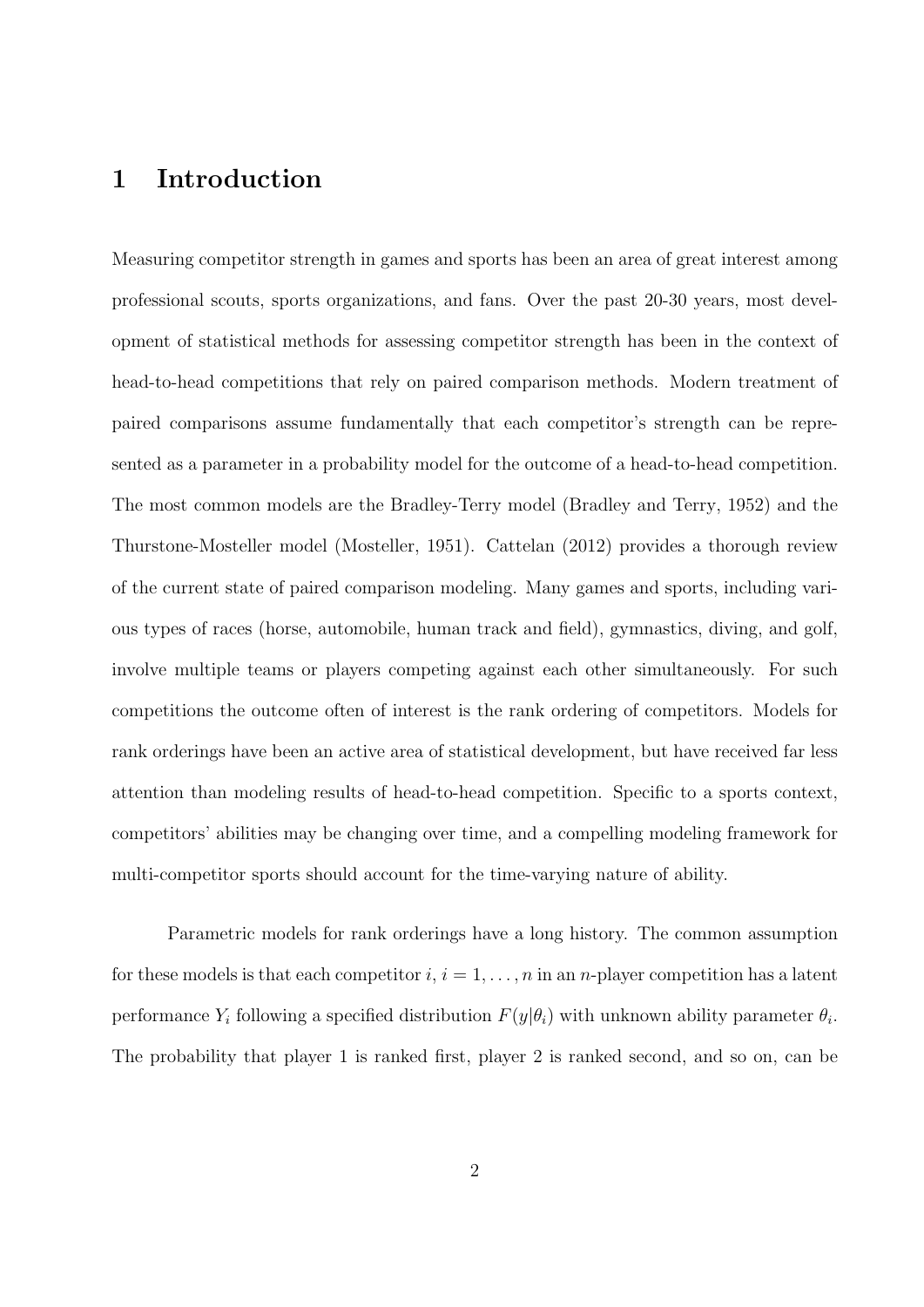expressed in terms of the  $Y_i$  as

$$
P(Y_1 > Y_2 > \cdots > Y_n \mid \theta_1, \ldots, \theta_n).
$$
\n<sup>(1)</sup>

Inferences about the  $\theta_i$  from the results of multiple competitions can then be determined, for example, through likelihood-based approaches involving factors in the form of Equation 1. Early work on parametric models for rank orderings include Plackett (1975) who assume extreme value (i.e., Gumbel) distributions for the  $Y_i$ , Henery (1981), Bockenholt (1992), and Bockenholt (1993) who assume the *Y<sup>i</sup>* are normally distributed, and Henery (1983) and Stern (1990) who consider Gamma models for the *Y<sup>i</sup>* . The rank ordering models for the normal and extreme value performance distributions are special cases of the Gamma model (Stern, 1990), though evaluating the permutation probabilities numerically can be difficult for arbitrary Gamma distribution parameters. The rank ordering model based on extreme value distributions is sometimes called the Plackett-Luce model, as an extension of the multinomial logit choice model of Luce (1959) to rank orderings. This model is also commonly called the exploded logit model (Allison and Christakis, 1994), or the rank-ordered logit model (Hausman and Ruud, 1987). Henceforth we will refer to these models as rank ordered logit (ROL) models. Example applications of the ROL model in sports settings include horse-race outcomes (Ali, 1998; Lo and Bacon-Shone, 1994) and NASCAR automobile races (Graves et al., 2003; Guiver and Snelson, 2009).

More recently, interest has focused on models with time-varying parameters. Baker and McHale (2015) assume a ROL model for golfers' abilities and model the change in abilities non-stochastically through barycentric rational interpolants (Taylor, 1945), a particular type of smoother. Herbrich et al. (2007) introduced an approach assuming normal latent performances with normally distributed innovations to the ability parameters, with the ability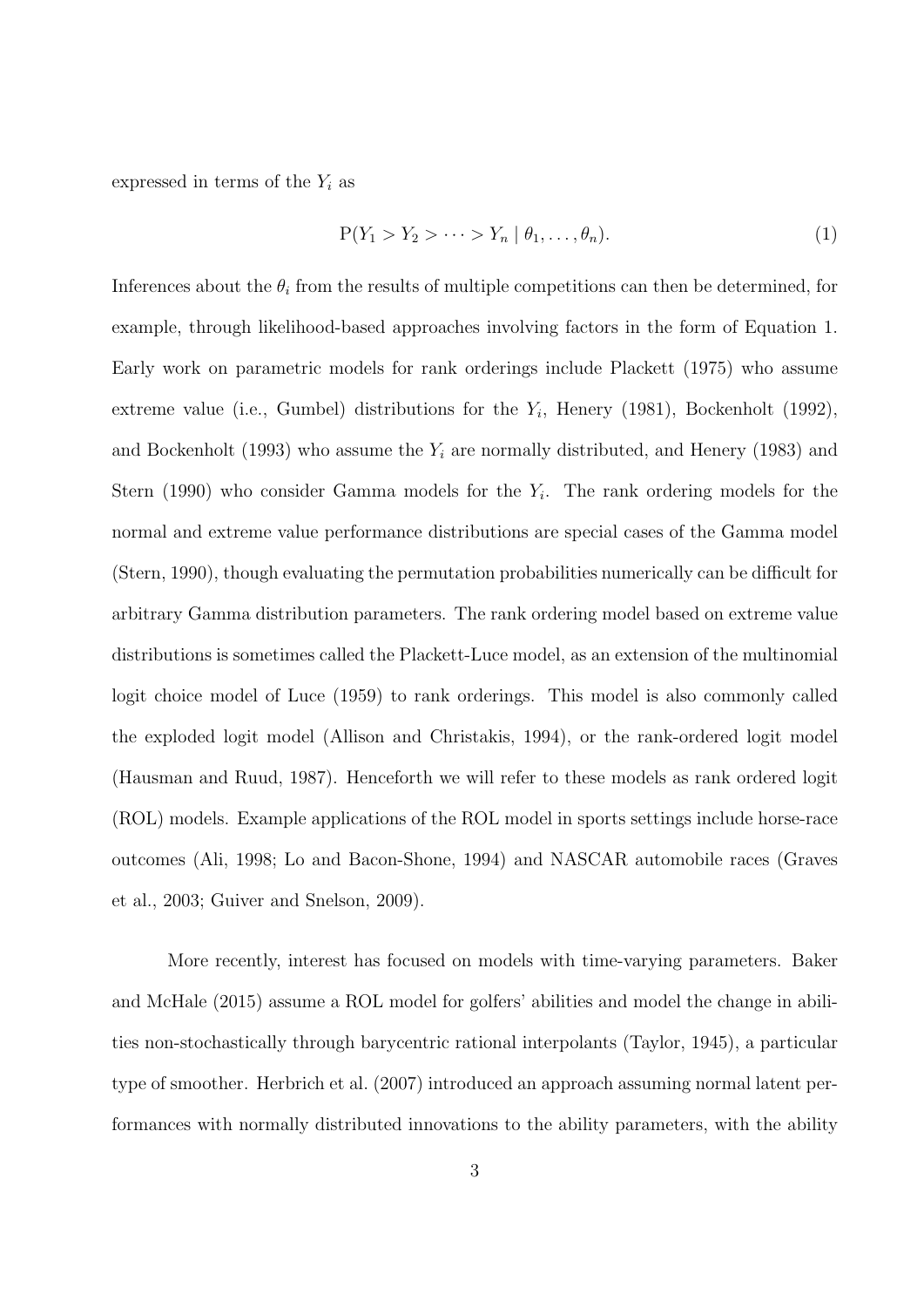parameters estimated through the expectation propagation algorithm (Minka, 2001). Weng and Lin (2011) introduced an approximation procedure based on Stein's method to derive simple updating computations in the context of paired comparison and ROL models. Caron and Teh (2012) developed a Bayesian nonparametric representation of the ROL model, and extend their representation through a Gamma process to account for changes over time.

The approach we develop here is to model multi-competitor game outcomes through a ROL model, and assume competitor strengths evolve over time through a Gaussian random walk. We consider a full Bayesian treatment of the model, and describe how to obtain inferences for the model through Markov chain Monte Carlo (MCMC) simulation from the posterior distribution. An advantage of MCMC simulation in our context is the ease in addressing the occurrence of ties in the rank orderings, a challenge that has previously been computationally problematic. In addition to the full Bayesian analysis of our model, we describe an approximate Bayesian filtering approach that can be used in the context of a large number of competitors or many time periods in which a full Bayesian analysis might be too computationally intensive. The approximate Bayesian filter may also be used to update competitors' abilities as new game results accumulate over time without the need to perform a re-analysis of the entire data set. This filtering approach shares many similarities to the one developed in Glickman (1999) for paired comparisons.

The paper is organized as follows. Section 2 describes the probability model for rank orderings along with the stochastic component for changes in competitor abilities. In this section, we also describe the details of MCMC posterior simulation for competitor abilities. In Section 3, we introduce an approximate Bayesian filter based on the model in the previous section. Both the full Bayesian approach and the approximate Bayesian filter are then applied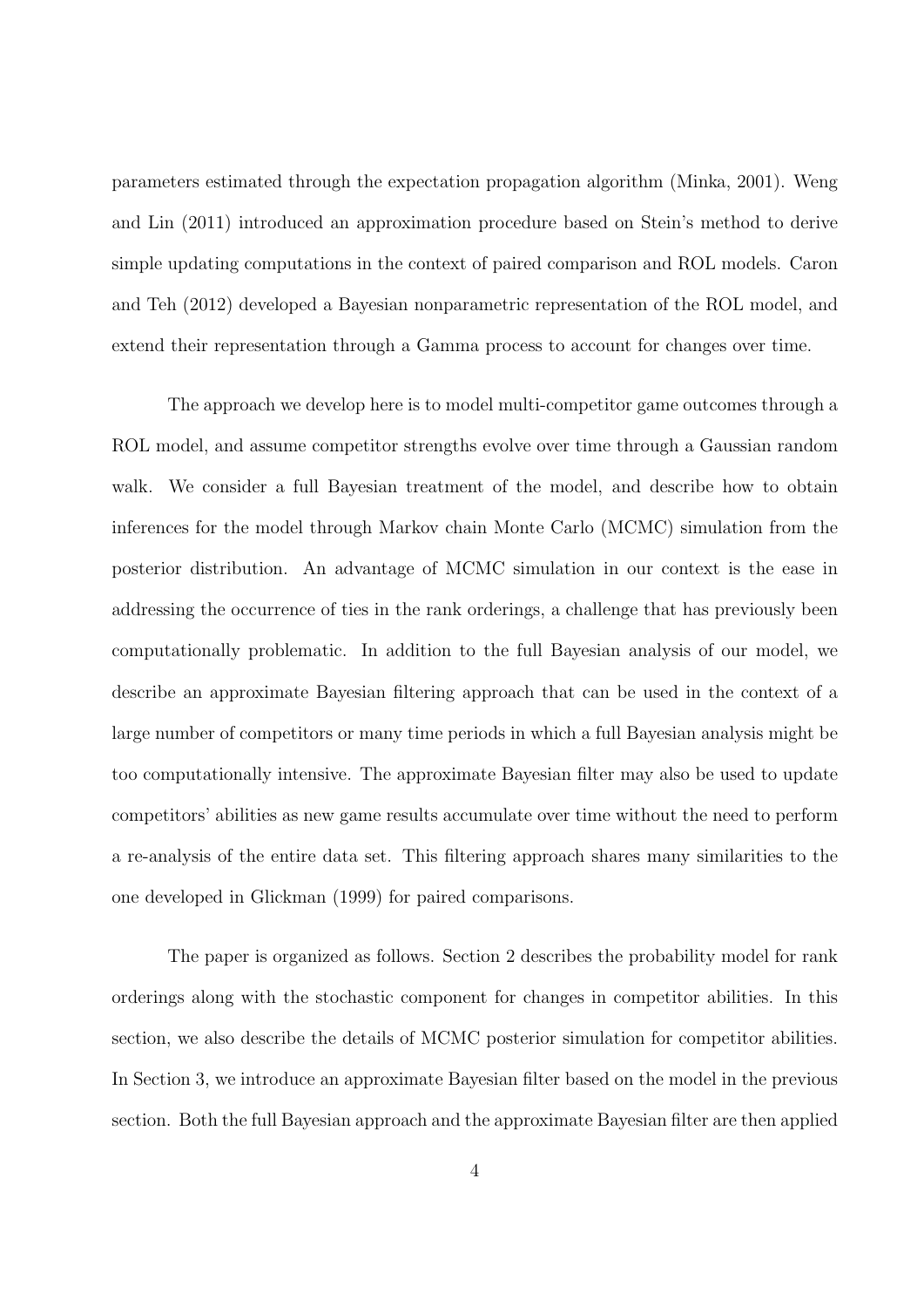in Section 4 to a data set on the results of women's Alpine downhill skiing events. The paper concludes in Section 5 with a discussion of the work, along with extensions and limitations.

# **2 A stochastic model for rank orderings**

Consider a population of *n* competitors who compete in multi-competitor games over *T* discrete time periods. Assume that during time period  $t, t = 1, \ldots, T, K_t$  games or contests take place. Also assume that competitor  $i, i = 1, \ldots, n$ , has an ability parameter  $\theta_{it}$ , defined formally below, that indicates the competitor's strength during period *t*. Suppose contest  $k = 1, \ldots, K_t$  within period *t* consist of  $m_{kt}$  competitors. Suppressing the dependence on *k* and *t*, suppose competitors  $1, 2, \ldots, m_{kt}$  are involved in contest *k* during time period *t*, and let  $Y_i$  be a latent performance by competitor  $i = 1, \ldots, m_{kt}$ . We assume,

$$
Y_i | \theta_{it} \sim \text{Gumbel}(\theta_{it}) \tag{2}
$$

with cumulative distribution function of the extreme value/Gumbel distribution

$$
F(y|\theta) = \exp(-e^{-(y-\theta)})
$$
\n(3)

We further assume that the  $Y_i$  within contest  $k$  are conditionally independent given the  $\theta_{it}$ .

Suppose that the observed outcome of contest *k* is a rank ordering of the latent performances  $Y_1, \ldots, Y_{m_{kt}}$ . It is straightforward to show that, conditional on  $\theta_t = (\theta_{1t}, \ldots, \theta_{nt}),$ 

$$
L_{kt} = P(Y_1 > Y_2 > \cdots > Y_{m_{kt}} | \boldsymbol{\theta}_t) = \prod_{i=1}^{m_{kt}-1} \frac{\exp(\theta_{it})}{\sum_{\ell=i}^{m_{kt}} \exp(\theta_{\ell t})}.
$$
(4)

The model defined in (2) and (4) is the ROL model. The probability of a particular rank ordering can be understood as the product of multinomial choice probabilities over diminishing choice sets; the product of the probability the winner outperforms all competitors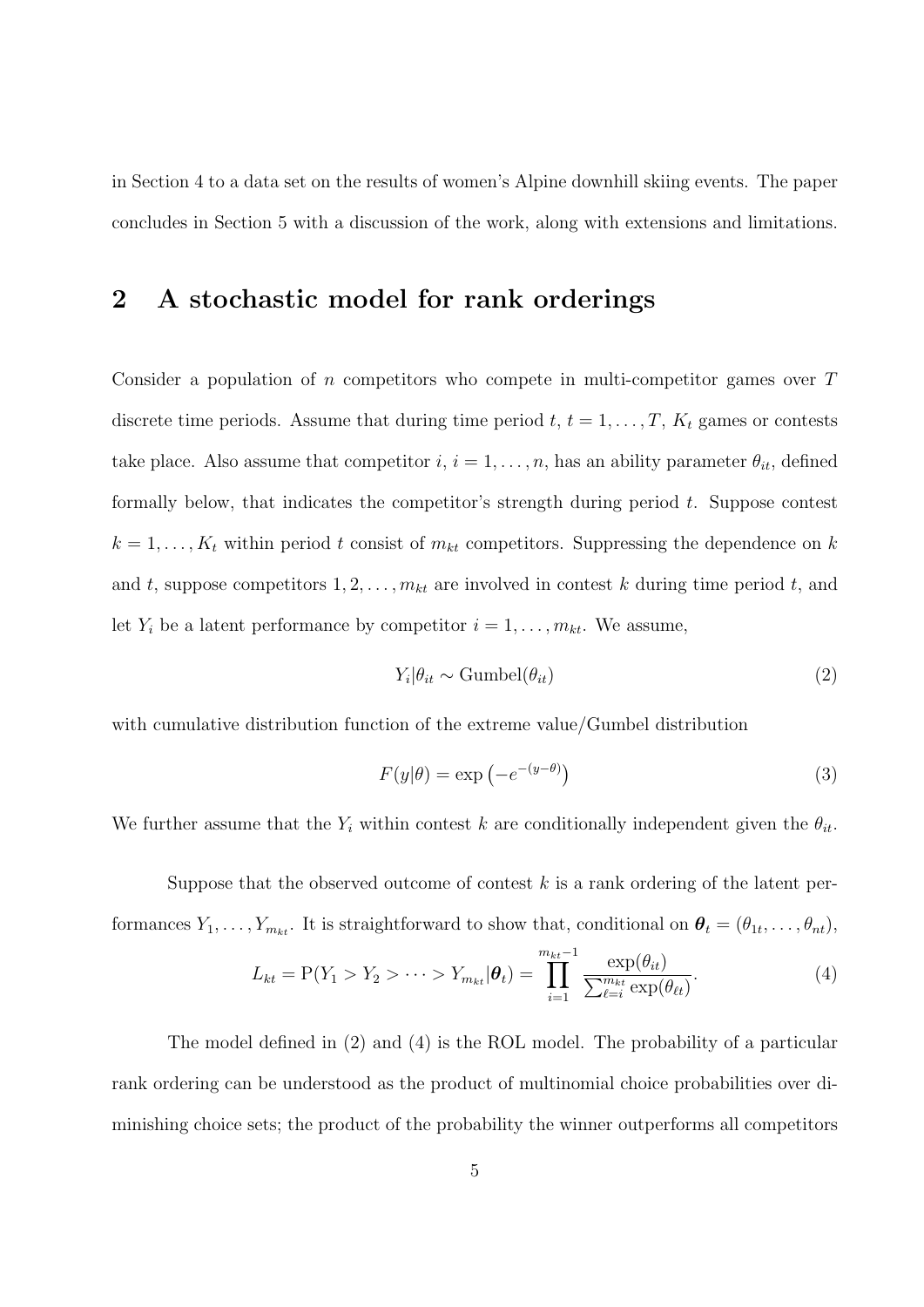with the probability the second-place finisher outperforms all but the winner with the probability the third-place finisher outperforms all except the first and second-place finishers, and so on. Thus the likelihood contribution  $L_{kt}$  for a single rank ordering of  $m_{kt}$  competitors is the product of  $m_{kt} - 1$  multinomial logit probability factors; the  $m_{kt}$ -th factor in the telescoping product of probabilities is 1 so that it is not necessary to include. The assumption of independent extreme value performance distributions leads to multinomial logit choice probabilities. For the ROL model, it is common to impose a linear constraint on the ability parameters  $\theta_t$ , such as  $\sum_{i=1}^n \theta_{it} = 0$ , because the model in (4) is uniquely specified only up to an additive constant.

To account for the possibility that competitors' abilities are changing over time, we assume a Gaussian random walk on *θ*. Together with the ROL model component, the overall model is an instance of a dynamic generalized linear model (Ferreira and Gamerman, 2000; West et al., 1985). Our approach assumes a stochastic process on the  $\theta_t$  in which

$$
\boldsymbol{\theta}_{t+1} = \boldsymbol{\theta}_t + \boldsymbol{\delta}_{t+1} \tag{5}
$$

where

$$
\delta_{t+1} \sim \mathcal{N}(\mathbf{0}, \; \mathbf{\Upsilon}). \tag{6}
$$

The innovation covariance matrix, **Υ**, can be constrained to ensure that the average of the *θt*+1 across competitors is the same as the average of the *θ<sup>t</sup>* . Such a constraint acknowledges that the rank orderings provide no information on systematic shifts in the  $\theta_t$ . This constraint is accomplished by setting

$$
\Upsilon = \tau^2 \left( I - \frac{1}{n} \mathbf{1} \mathbf{1}' \right),\tag{7}
$$

where *I* is the  $n \times n$  identity matrix, **1** is the *n*-vector with 1 as each element, and  $\tau^2$  is a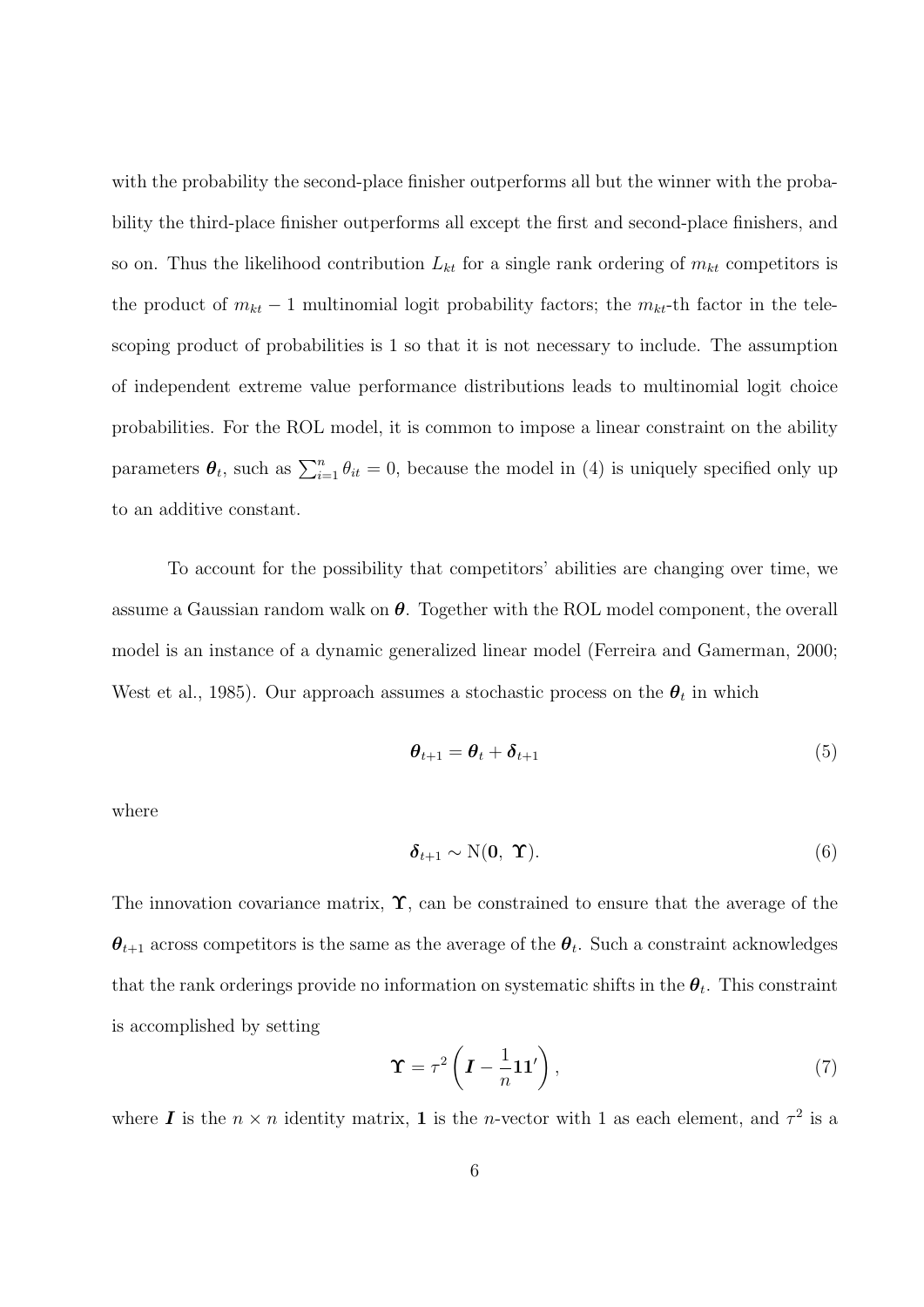scalar parameter. Thus the marginal variance of the *i*-th innovation term is  $\frac{n-1}{n}\tau^2$ , and the correlation between the *i*-th and *j*-th innovation terms is  $\frac{-1}{n-1}$ . Generating a normal vector with the covariance matrix in (7) is identical to simulating values from independent  $N(0, \tau^2)$ distributions and then zero-centering the vector by subtracting the sample mean. For a large population of competitors (i.e., with *n* large), the innovations have a slight negative correlation.

The stochastic process on the  $\theta_t$  can be extended in a variety of ways. For example, an autoregressive process on the  $\theta_t$  may be assumed such as

$$
\boldsymbol{\theta}_{t+1} = \nu \boldsymbol{\theta}_t + \boldsymbol{\delta}_{t+1} \tag{8}
$$

where

$$
\delta_{t+1} \sim \mathcal{N}(\mathbf{0}, \ \tau^2 \mathbf{I}) \tag{9}
$$

and  $\nu$  is an autoregressive parameter. Such models have been used in the context of measuring ability in sports including Glickman and Stern (1998), and Glickman (1999).

The model specification is completed by a prior distribution. A flexible choice of a prior distribution component on the initial competitor strengths,  $\theta_1$ , is

$$
\boldsymbol{\theta}_1|\sigma_1^2 \sim \mathcal{N}(\mathbf{0}, \sigma_1^2 \boldsymbol{I}). \tag{10}
$$

More generally, an arbitrary multivariate normal prior distribution for  $\theta_1$  may be assumed rather than one centered on **0** and with independent prior components. A prior distribution for the two variance parameters  $\tau^2$  and  $\sigma_1^2$  may be assumed. Conjugate inverse-Gamma distributions have been used in previous work for Gaussian state model parameters (West et al., 1985).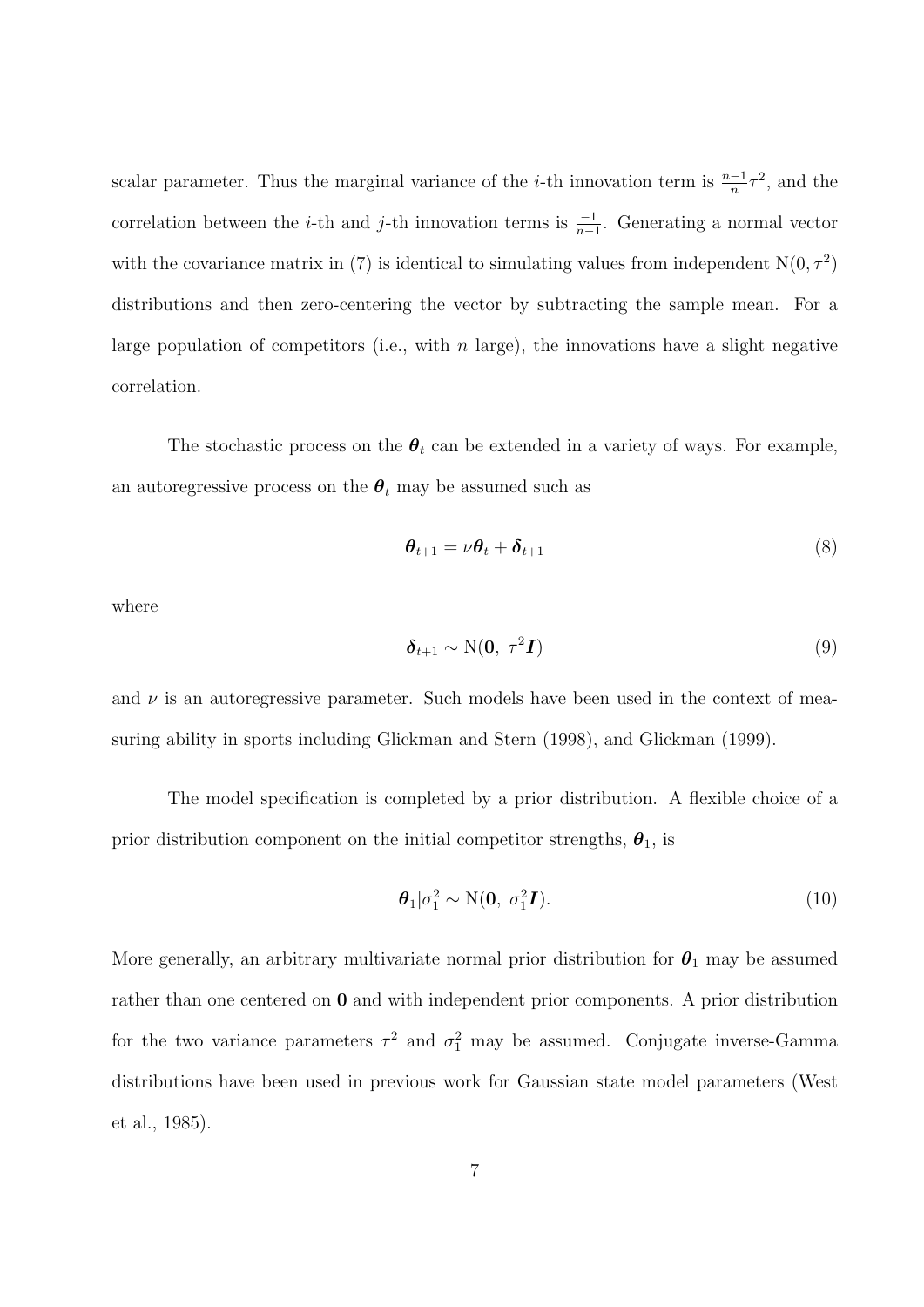Because the ROL likelihood is a special case of a multinomial logit likelihood, inference for the ROL state-space model can use the same computational approaches as those of dynamic multinomial logit models. Recent work on inference in multinomial logit state-space models have appealed to MCMC simulation from the posterior distribution. Early MCMC approaches for state-space models with non-normal responses relied on sampling time-specific parameters conditional on the neighboring parameter values. Examples included Carlin et al. (1992) and Gamerman and Migon (1993). Cargnoni et al. (1997) proposed an efficient MCMC sampling scheme based on conditionally Gaussian dynamic models.

In many multi-competitor game settings, ties can occur. Sports that involve accrual of discrete point values (e.g., strokes in golf) can result in competitors with identical totals at the end of the competition. Certain types of races and sports settings where competitors have a limited amount of time to achieve a goal may result in competitors who do not finish or complete the desired task. These competitors would then tie for last place. The model in (4) does not directly apply to games and sports in which ties occur.

Two strategies may be considered for adjusting the ROL model. The first approach is to explicitly model the occurrence of ties. In the context of the latent performance model, a tie occurs when latent performances are sufficiently close. For example, if competitors 1*, . . . , d* tie in a competition, then the model can require

$$
\max_{a,b \in \{1,2,\dots,d\}} |Y_a - Y_b| < \kappa. \tag{11}
$$

Given  $\kappa$  and the ability parameters  $\theta$ , the probability of a tie in (11) can be approximated by Monte Carlo simulation, if not directly. Johnson et al. (2002) in the context of latent Normal performance distributions assume a similar model for ties in which the probability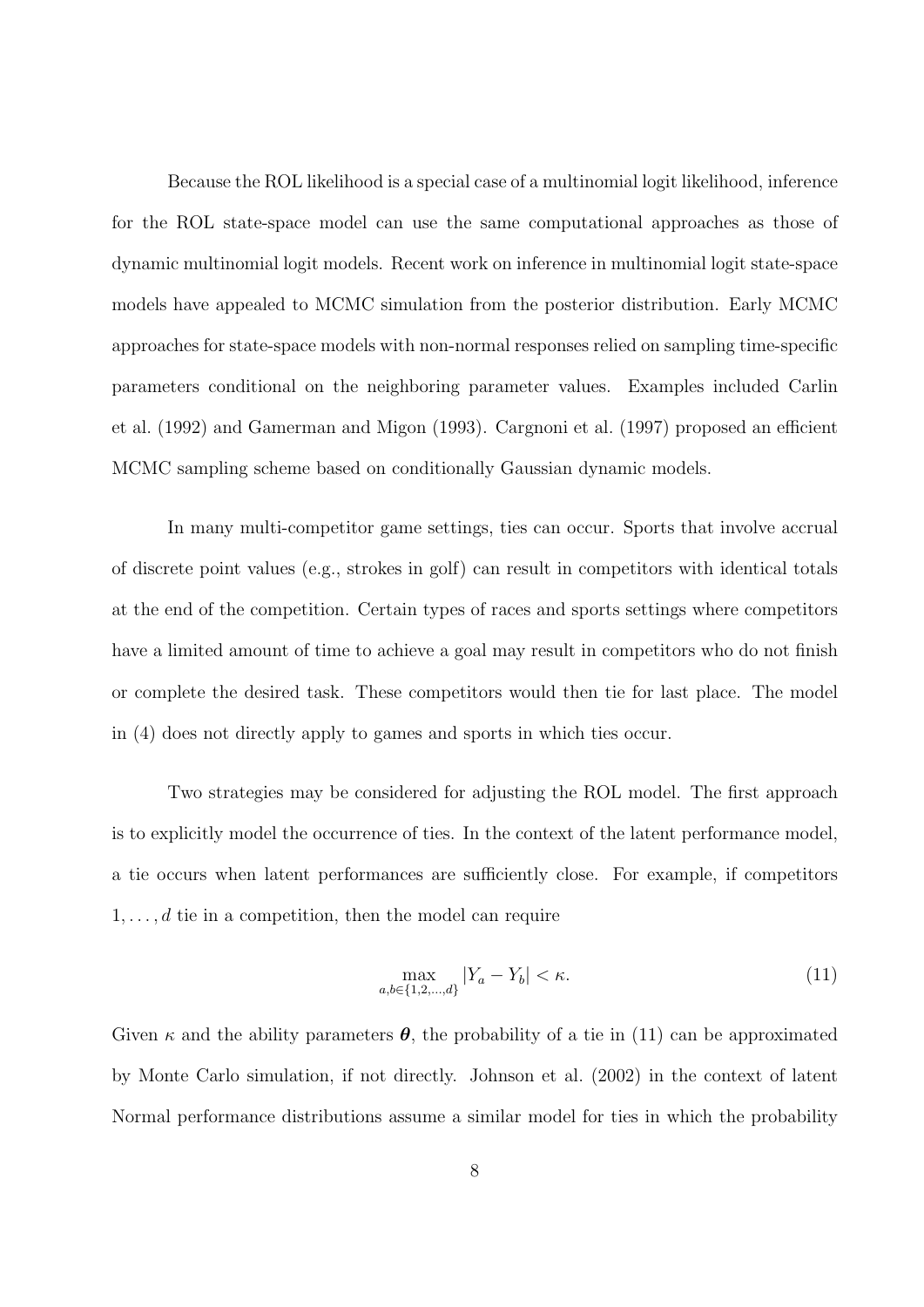that two competitors tie is a smoothly decreasing function of the difference between latent performances.

A second strategy, and the approach we assume here, is that the model itself does not recognize that ties exist, but when ties occur the likelihood is specified as a mixture over all possible permutations of the collection of tied competitors. For example, if competitors 1, 2, 3, 4, 5 engage in a contest with competitor 1 winning, competitor 5 in last place, and competitors 2, 3 and 4 tying for second place, then the likelihood would be an average over six ROL probabilities corresponding to the following rankings:  $(1, 2, 3, 4, 5)$ ,  $(1, 2, 4, 3, 5)$ , (1*,* 3*,* 2*,* 4*,* 5), (1*,* 3*,* 4*,* 2*,* 5), (1*,* 4*,* 2*,* 3*,* 5), and (1*,* 4*,* 3*,* 2*,* 5), where the position of the value in the 5-tuplet is the rank of that competitor. Recognizing the connection to partial likelihoods for survival data, the mixture likelihood approach was proposed by Kalbfleisch and Prentice (2011) and described in the ROL model context by Allison and Christakis (1994). Glickman (1999) made a similar assumption in the context of paired comparison models with ties.

Allison and Christakis (1994) and Baker and McHale (2015) note that inference for the mixture likelihood is computationally intractable when more than a few competitors are involved in ties. Inference in a Bayesian setting, however, permits a straightforward Monte Carlo estimate of the mixture likelihood. Rather than evaluate the mixture likelihood over all possible permutations of competitors involved in ties, we take the approach of randomly permuting the indices of competitors involved in ties at the start of each MCMC iteration, and then condition on the permutation when simulating model parameters from their conditional posterior distributions. This approach is identical to a common strategy in MCMC simulation for general mixture models in which the mixture component label is treated as a latent variable whose distribution is inferred through Monte Carlo integration (Carlin and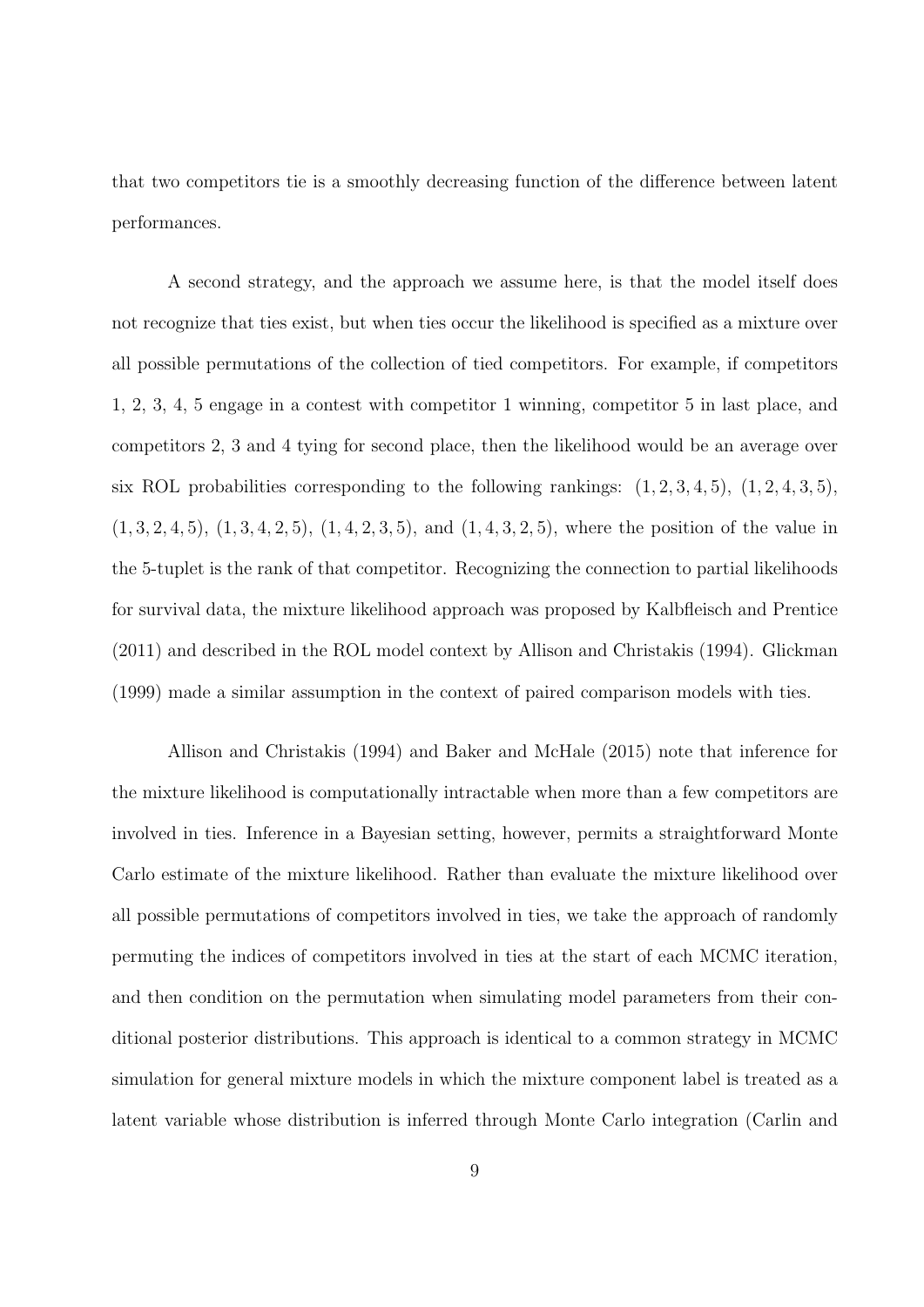Chib, 1995; Jasra et al., 2005). Upon convergence of MCMC, the simulated draws of the ability and variance parameters are simulations from the mixture distribution.

### **3 Development of a multi-competitor rating system**

Some games and sports settings require inferences about strength to be computed on an ongoing basis for large numbers of competitors. For example, when tracking competitor abilities over time for populations of athletes, or when constructing a rating system for league play, the methods developed in Section 2 may be too computationally intensive to be performed regularly. One common approximation in state-space models for updating the state parameters is the use of particle filters (Doucet et al., 2000, 2001). An early application of particle filters in a sports context involved updating NFL football team strengths (Glickman and Stern, 1998). While updating particles is usually a quick computation, a challenge is that most of the posterior mass tends to concentrate on a small number of particles upon successive filtering steps. An alternative approach that we develop here is based on approximating the posterior distribution of abilities by a normal distribution each time period data are observed, and performing ability parameter updates through a Newton-Raphson algorithm that determines the posterior mode and second derivative at the mode. The updated means are approximated by the posterior mode, and the updated variances are obtained by taking the negative of the inverse of the second derivative. Prior to applying the rating procedure we develop here, the variance parameters  $\tau^2$  and  $\sigma_1^2$  are treated as fixed and known. These parameters may be set at summary estimates (e.g., posterior means) based on a full Bayesian analysis as in Section 2. Alternatively, these parameters may be chosen through optimization based on predictive fit criteria which we discuss below.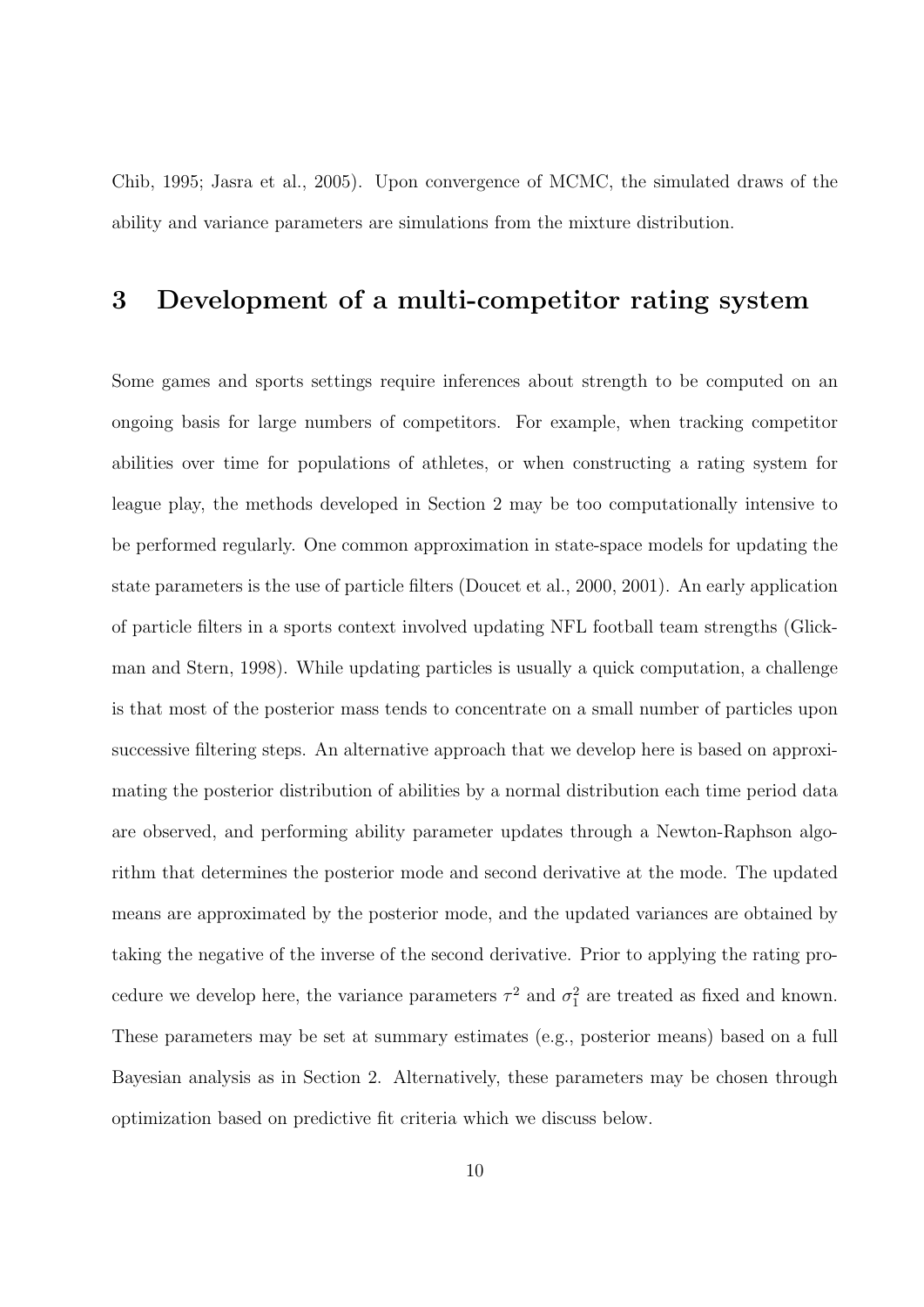The rating updating procedure we develop is intended to be applied recursively at the start of each rating period. At the beginning of a new rating period, the prior distribution of competitor strengths is assumed to consist of independent normal distribution components. Game data are observed during the rating period, and then approximate normal posterior distributions are computed for each competitor using the algorithm described below. Finally, to obtain the prior normal distribution for the next rating period, the addition of the innovation variance  $\tau^2$  is applied to all competitor strength distributions. This sequence of steps is applied recursively over successive rating periods.

Suppose prior to games in time period  $t$ , the ability distributions for competitors  $i = 1, \ldots, n$  are specified independently as

$$
\theta_{it} \sim \mathcal{N}(\mu_{it}, \sigma_{it}^2). \tag{12}
$$

Assume  $K_t$  competitions occur during period  $t$ . We first consider the case in which no ties occur. Suppressing the dependence on  $k$  and  $t$ , suppose competitors  $1, 2, \ldots, m_{kt}$  compete in competition *k* in which player 1 places first, 2 places second, and so on. The likelihood contribution for competition  $k$  for this rank order is given by Equation  $(4)$ .

Again suppressing dependence on *t*, we now define two  $(m_k - 1) \times n$  matrices essential for the description of the computational algorithm. Let  $\mathbf{X}_k$  be the  $(m_k - 1) \times n$  matrix in which columns are indexed by every competitor in the population and the *i*-th row encodes the choice set of competitors involved in *i*-th factor of  $L_{kt}$  in (4). More concretely, for  $i = 1, \ldots, m_k-1$ ,  $(X_k)_{ij} = 1$  if competitor *j* is in the choice set (the indices of the competitors with terms in the denominator) of the *j*-th multinomial logit probability factor of *Lkt*, and 0 if not.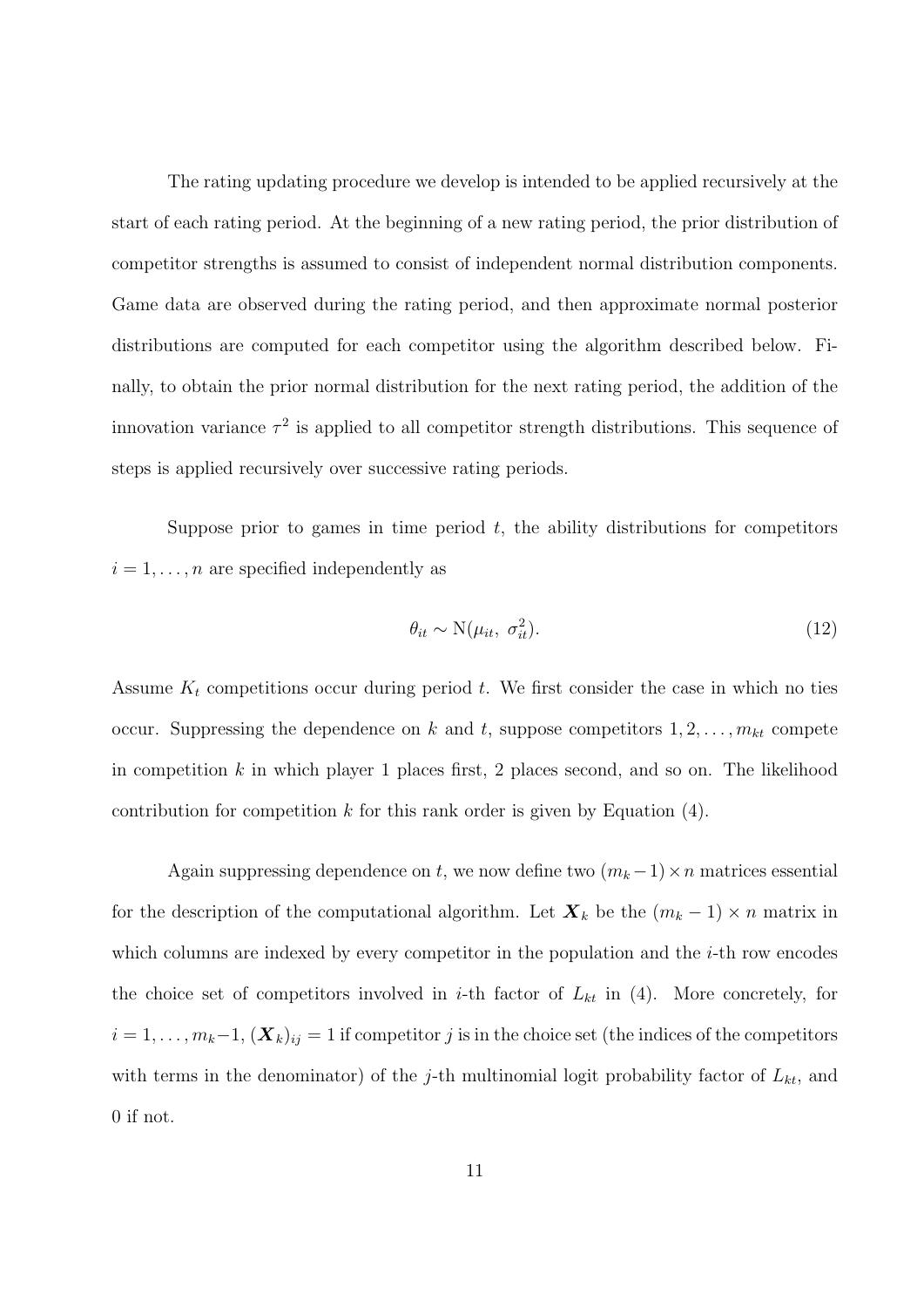Let  $W_k$  be the  $(m_k-1) \times n$  matrix in which columns are indexed by competitors, and all the elements of the *i*-th row are 0 except for the element corresponding to the *i*-th place finisher which is set to 1. Therefore  $(W_k)_{ij} = 1$  if the numerator of the *i*-th multinomial logit probability factor of  $L_{kt}$  involves competitor  $j$ , and 0 otherwise.

Letting  $\mu_t = (\mu_{1t}, \ldots, \mu_{nt})$  and  $\sigma_t = (\sigma_{1t}, \ldots, \sigma_{nt})$ , the log of the posterior distribution up to an additive constant can be written as

$$
\log p(\boldsymbol{\theta}_t | \mathbf{X}_1, \dots, \mathbf{X}_{K_t}, \mathbf{W}_1, \dots, \mathbf{W}_{K_t}, \boldsymbol{\mu}_t, \boldsymbol{\sigma}_t)
$$
\n
$$
= C^* + \log p(\boldsymbol{\theta}_t | \boldsymbol{\mu}_t, \boldsymbol{\sigma}_t) + \sum_{k=1}^{K_t} \log L_{kt}
$$
\n
$$
= C^{**} - \left(\sum_{i=1}^n \frac{(\theta_{it} - \mu_{it})^2}{2\sigma_{it}^2}\right) + \sum_{k=1}^{K_t} (\mathbf{W}_k \boldsymbol{\theta}_t - \log(\mathbf{X}_k \boldsymbol{\eta}_t))^{\prime} \mathbf{1}_{m_k - 1} \tag{13}
$$

where  $C^*$  and  $C^{**}$  are functions of normalizing constants,  $\boldsymbol{\eta}_t = \exp(\boldsymbol{\theta}_t)$ , and  $\mathbf{1}_{m_k-1}$  is the  $(m_k - 1)$ -vector with every element set to 1.

We can determine an approximating normal posterior distribution of  $\theta_t$  by numerically finding the mode of the log-posterior distribution in (13). The mode can then be used as the approximate normal posterior mean. To obtain the posterior covariance matrix, we evaluate the second derivative matrix of the (13) at the mode, and then find the negative of the matrix inverse to approximate the posterior covariance of  $\theta_t$ . This optimization can be accomplished through the Newton-Raphson algorithm, though other numerical optimization procedures are possible. The steps of the Newton-Raphson procedure to obtain the approximate normal posterior distribution are outlined in Appendix A.

In practice, two modifications can be made to the above procedure that recognize the computational difficulty of working with large populations of competitors. First, competitors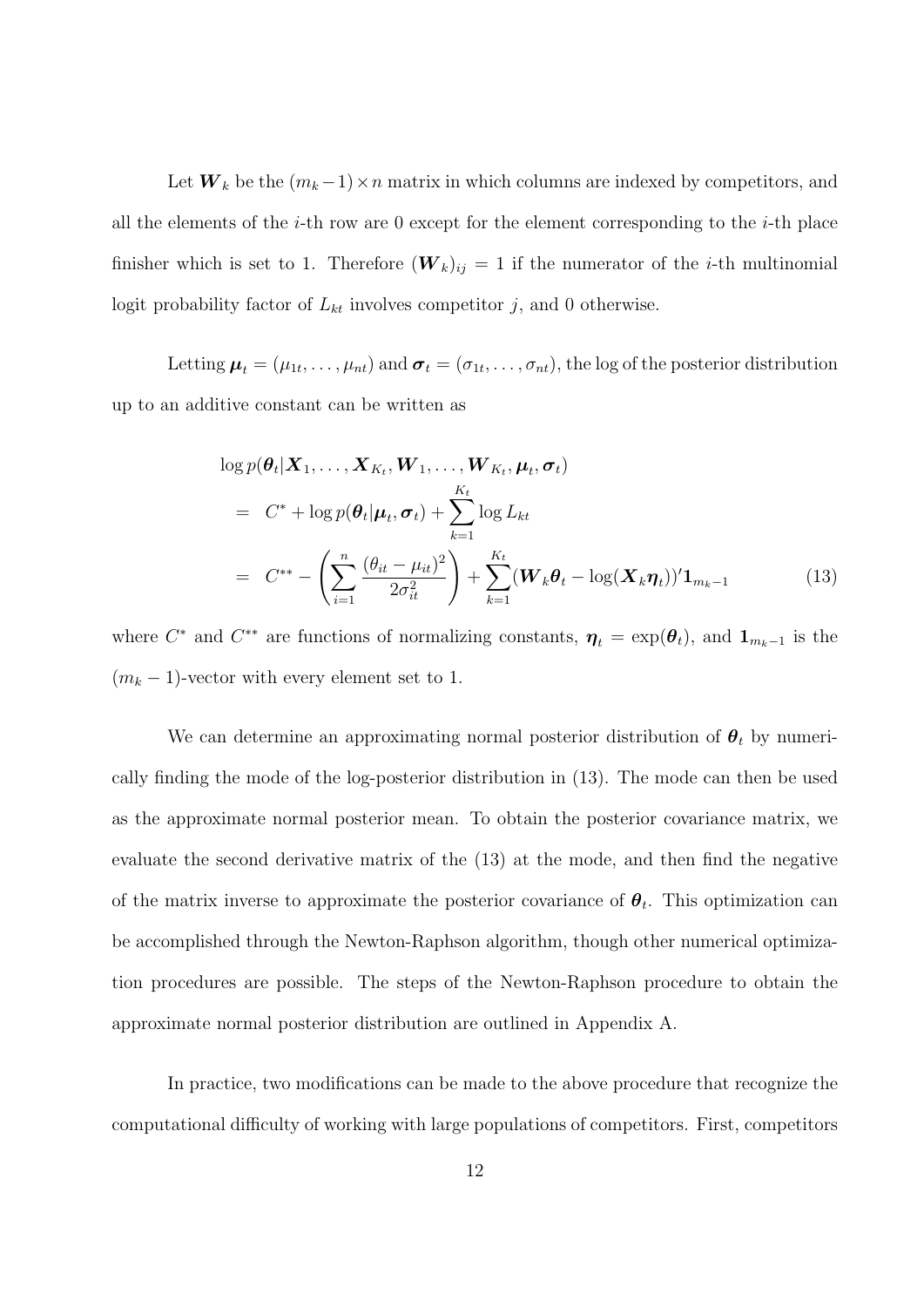who do not compete during period *t* only contribute to (13) through the prior distribution term, and the approximating normal posterior distribution for such competitors is their prior distribution. Therefore, rather than specifying  $\boldsymbol{X}_k$ ,  $\boldsymbol{W}_k$ , and  $\boldsymbol{\theta}_t$  in terms of the full population of *n* competitors, it is sufficient to redefine these terms involving only competitors who competed in period *t*. Second, rather than saving the full posterior covariance matrix resulting from the computation, we set the posterior covariances to 0 which results in a normal posterior distribution that is composed of independent competitor-specific normal distributions. This thresholding to 0 may be justified by acknowledging that the covariances generally are likely to be weak, and that retaining the covariances would involve replacing the first term in the sum in (13) with computation requiring the inversion of large covariance matrices.

As a result of the optimization of (13), we obtain approximate normal marginal posterior distributions for each competitor of the form

$$
\theta_{it}|\boldsymbol{X}_1,\ldots,\boldsymbol{X}_{K_t},\boldsymbol{W}_1,\ldots,\boldsymbol{W}_{K_t},\boldsymbol{\mu}_t,\boldsymbol{\sigma}_t\sim\mathrm{N}(\mu_{it}^*,\sigma_{it}^{2*}).
$$
\n(14)

For the rating procedure, we assume for each *i* and *t*

$$
\theta_{i,t+1}|\theta_{it},\tau^2 \sim \mathcal{N}(\theta_{it},\tau^2)
$$
\n(15)

Therefore, the distribution of  $\theta_{i,t+1}$  conditional only on the parameters associated with period *t* is given

$$
p(\theta_{i,t+1}|\mu_{it}^*, \sigma_{it}^{2*}, \tau^2) = \int \mathcal{N}(\theta_{it}|\mu_{it}^*, \sigma_{it}^{2*}) \mathcal{N}(\theta_{i,t+1}|\theta_{it}, \tau^2) d\theta_{it}
$$
  

$$
= \mathcal{N}(\theta_{i,t+1}|\mu_{it}^*, \sigma_{it}^{2*} + \tau^2)
$$
(16)

where  $N(\cdot|\mu, \sigma^2)$  is a normal density with mean  $\mu$  and variance  $\sigma^2$ .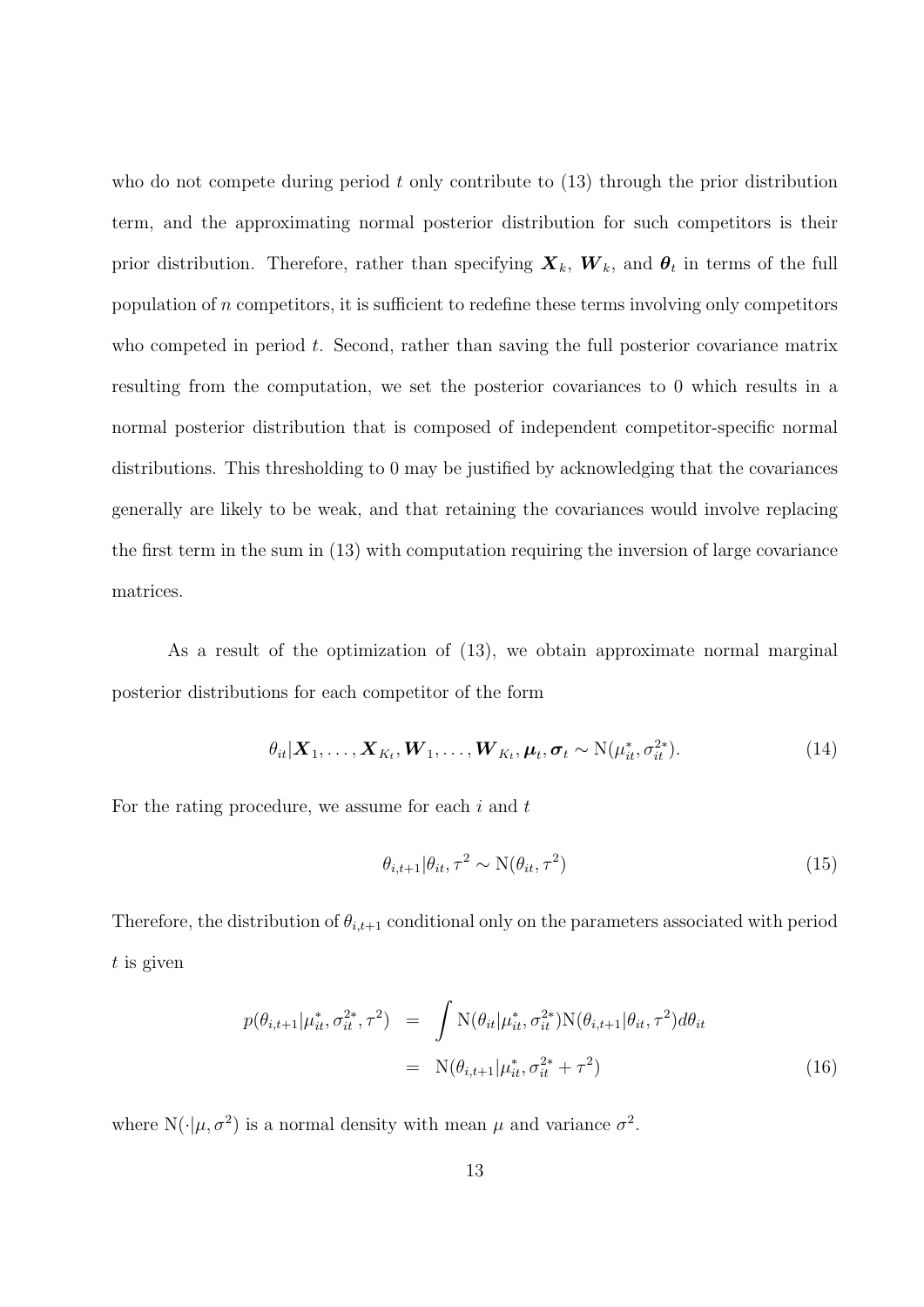When ties are present in rank orderings, the approach described in Section 2 in the context of MCMC posterior simulation cannot easily be applied to the rating procedure. We instead use an approximation due to Breslow and Crowley (1974). Their approach involves each competitor involved in a (possibly multi-way) tie having a separate factor in the ROL likelihood. Each factor is the multinomial logit probability that each competitor in a tie outperforms all others involved in the tie as well as the other competitors that are ranked lower. The similarity of the performances among tied competitors is therefore captured through factors in the likelihood that have each competitor outperforming the others. As an example, in a competition with six competitors in which player 1 is ranked first, players 2, 3 and 4 tie for second place, player 5 comes in fifth place, and player 6 comes in sixth place, the likelihood contribution would be

$$
\left(\frac{\exp(\theta_1)}{\sum_{i=1}^6 \exp(\theta_i)}\right) \left(\frac{\exp(\theta_2)}{\sum_{i=2}^6 \exp(\theta_i)}\right) \left(\frac{\exp(\theta_3)}{\sum_{i=2}^6 \exp(\theta_i)}\right) \left(\frac{\exp(\theta_4)}{\sum_{i=2}^6 \exp(\theta_i)}\right) \left(\frac{\exp(\theta_5)}{\sum_{i=5}^6 \exp(\theta_i)}\right).
$$
\n(17)

Note that all three middle factors in (17) have denominators that involve competitor parameters  $\theta_2, \ldots, \theta_6$ . Baker and McHale (2015) adopt this approach to ties in their ranking model, and demonstrate through simulations that the approximation results in inferences that produce little difference from the mixture likelihood approach described in Section 2.

This approach to modeling ties can be incorporated in a straightforward manner into our rating procedure. As long as competitors who tie are assigned the same rank, the algorithm as described above implements the approximation by Breslow and Crowley (1974). This is because the rows of  $\mathbf{X}_k$  in (13) recognize that the choice set over which the multinomial logit probabilities are specified include competitors with the same rank (i.e., that are tied). As before, the normal prior distribution of  $\theta_t$  is updated to an approximate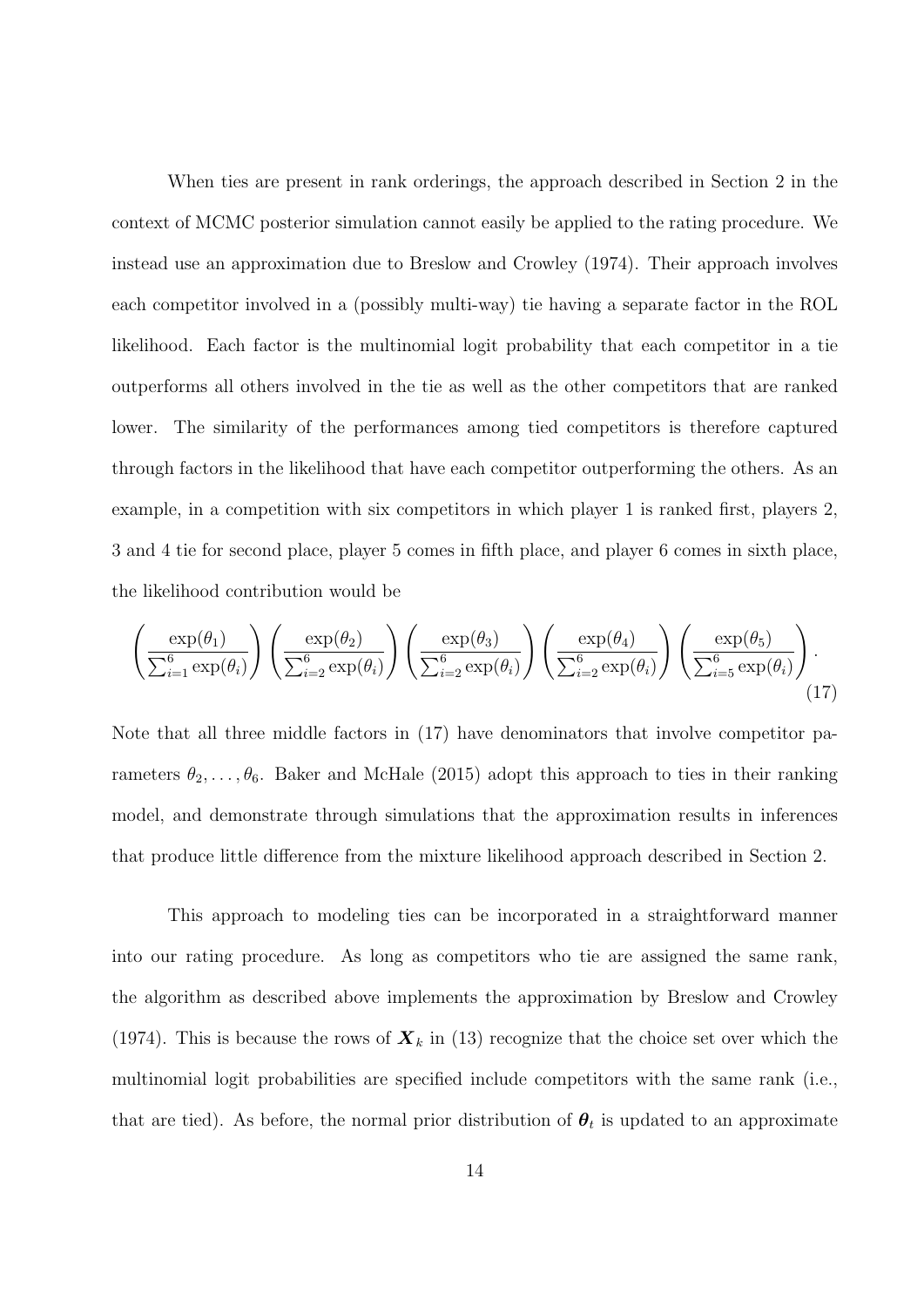normal posterior distribution by optimizing (13).

As described, the rating procedure is a filtering algorithm. The algorithm determines an approximate posterior distribution of competitor strength  $\theta_t$  based on all competition results prior to or during period *t*. The rating procedure can be adapted to smooth earlier parameters based on later results, that is, provide inferences about  $\theta_t$  based on all competition results through the final time period. This can be accomplished through the Rauch-Tung-Streibel (RTS) smoother (Rauch et al., 1965), a particular version of the Kalman smoother. The computations involved with the RTS smoother assume posterior competitor distributions of  $\theta_{it}$ , for  $t = 1, \ldots, T$ 

$$
\theta_{it} | \mathbf{Y}_t \sim \mathrm{N}(\mu_{it}^*, \sigma_{it}^{2*}) \tag{18}
$$

where  $Y_t$  denotes all game results up through and including period *t*, and where  $\mu_{it}^*$  and  $\sigma_{it}^{2*}$ are the posterior parameters of the approximating normal distribution. The RTS smoother is implemented recursively in the following manner. First, let

$$
\tilde{\mu}_{iT} = \mu_{iT}^*
$$
\n
$$
\tilde{\sigma}_{iT}^2 = \sigma_{iT}^{2*}.
$$
\n(19)

Then, for  $t = T - 1, T - 2, ..., 1$ , compute

$$
\tilde{\mu}_{it} = \mu_{it}^{*} + \left(\frac{\sigma_{it}^{2*}}{\sigma_{it}^{2*} + \tau^{2}}\right) (\tilde{\mu}_{i,t+1} - \mu_{it}^{*})
$$
\n
$$
\tilde{\sigma}_{it}^{2} = \sigma_{it}^{2*} + \left(\frac{\sigma_{it}^{2*}}{\sigma_{it}^{2*} + \tau^{2}}\right)^{2} (\tilde{\sigma}_{i,t+1}^{2} - \sigma_{it}^{2*} - \tau^{2}).
$$
\n(20)

These computations result in the smoothed parameters of

$$
\theta_{it} | \mathbf{Y}_T \sim \mathcal{N}(\tilde{\mu}_{it}, \tilde{\sigma}_{it}^2)
$$
\n(21)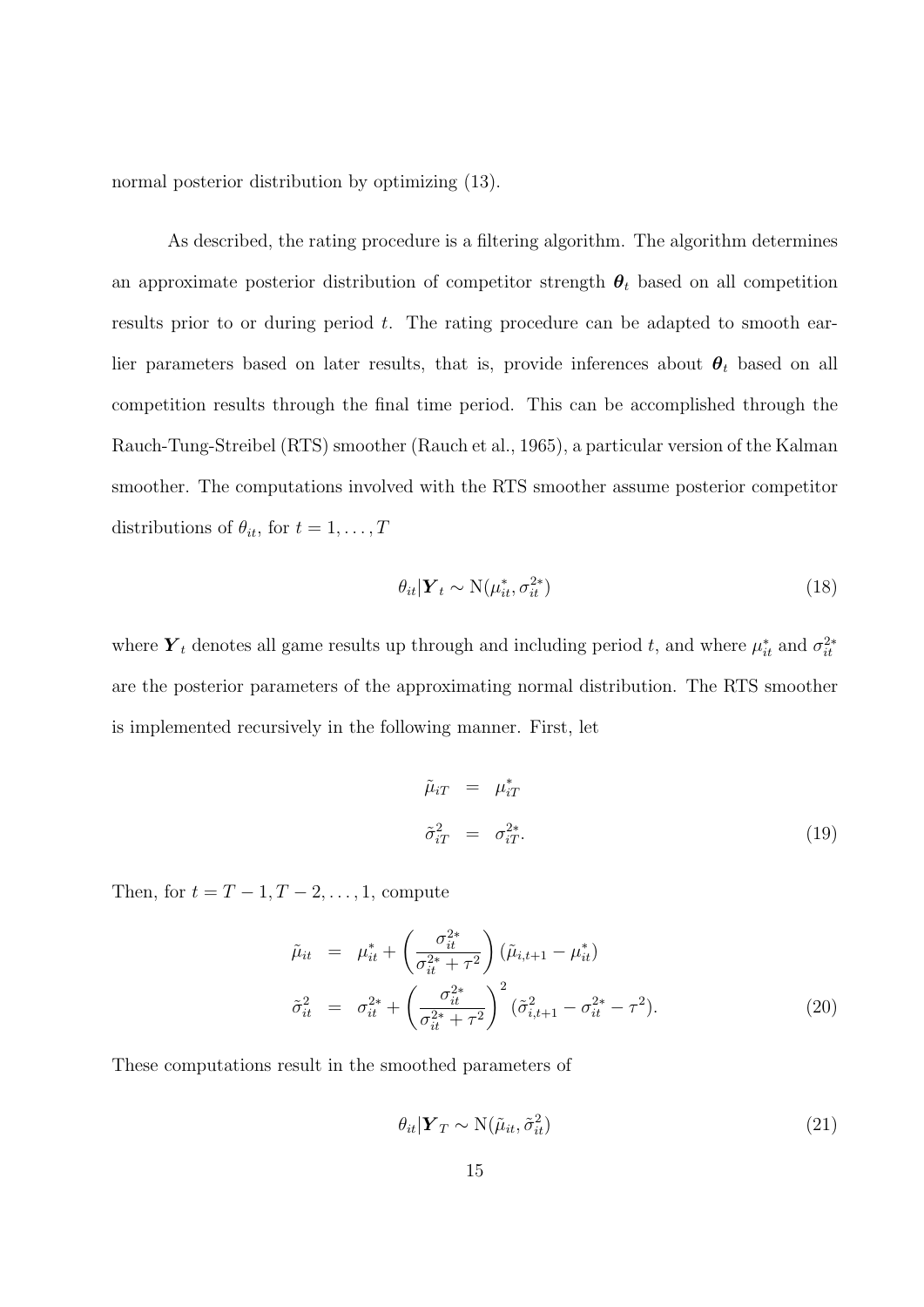Our approximate Bayesian approach treats  $\tau^2$  and  $\sigma_1^2$  as fixed in advance. Rather than estimating  $\tau^2$  and  $\sigma_1^2$  through a full Bayesian analysis, estimation may be performed by optimizing a predictive fit criterion. The approach we adopt here is to maximize a weighted average of Spearman rank correlations (Spearman, 1904) between the (filtered) posterior mean strengths and the rank order of competitors in an event during the next time period, and average these values over a validation set of time periods. Specifically, for candidate choices of  $\tau^2$  and  $\sigma_1^2$ , we perform the approximate Bayesian filter to obtain the approximate normal posterior for the  $\theta_{is} \sim N(\mu_{is}, \sigma_{is}^2)$  at time period  $s < T$ . We then compute the Spearman rank correlation between the  $\mu_{is}$  and the rank order for event  $k$ during time period  $s + 1$  for each of the  $K_{s+1}$  events to obtain predictive measures of fit  $\rho_{k,s+1}$  for  $k = 1, \ldots, K_{s+1}$ . This process is repeated for each subsequent time period to obtain predictive Spearman correlations. Thus, for each  $t = s, s + 1, \ldots, T - 1$ , we compute the approximate posterior means  $\mu_{it}$  from the filtering algorithm, and calculate the Spearman correlation with the competitors' ranks in each event in period  $t + 1$ . The weighted average of correlations over the validation periods  $t = s + 1, \ldots, T$  is then given by

$$
\rho_W = \frac{\sum_{t=s+1}^T \sum_{k=1}^{K_t} (m_{kt} - 1)\rho_{k,t}}{\sum_{t=s+1}^T \sum_{k=1}^{K_t} (m_{kt} - 1)}
$$
(22)

This approach to constructing weighted averages of Spearman rank correlations as an overall correlation measure is described in Taylor (1987).

With the computation for  $\rho_W$ , the variance parameters can be optimized through common optimization algorithms, such as the Nelder-Mead optimization algorithm (Nelder and Mead, 1965). In our context, the Nelder-Mead algorithm optimizes  $\tau^2$  and  $\sigma_1$  to result in the largest value of  $\rho_W$  given the data and the choice of the time period *s* at which the predictive measure is computed. While the Spearman rank correlation takes on only finitely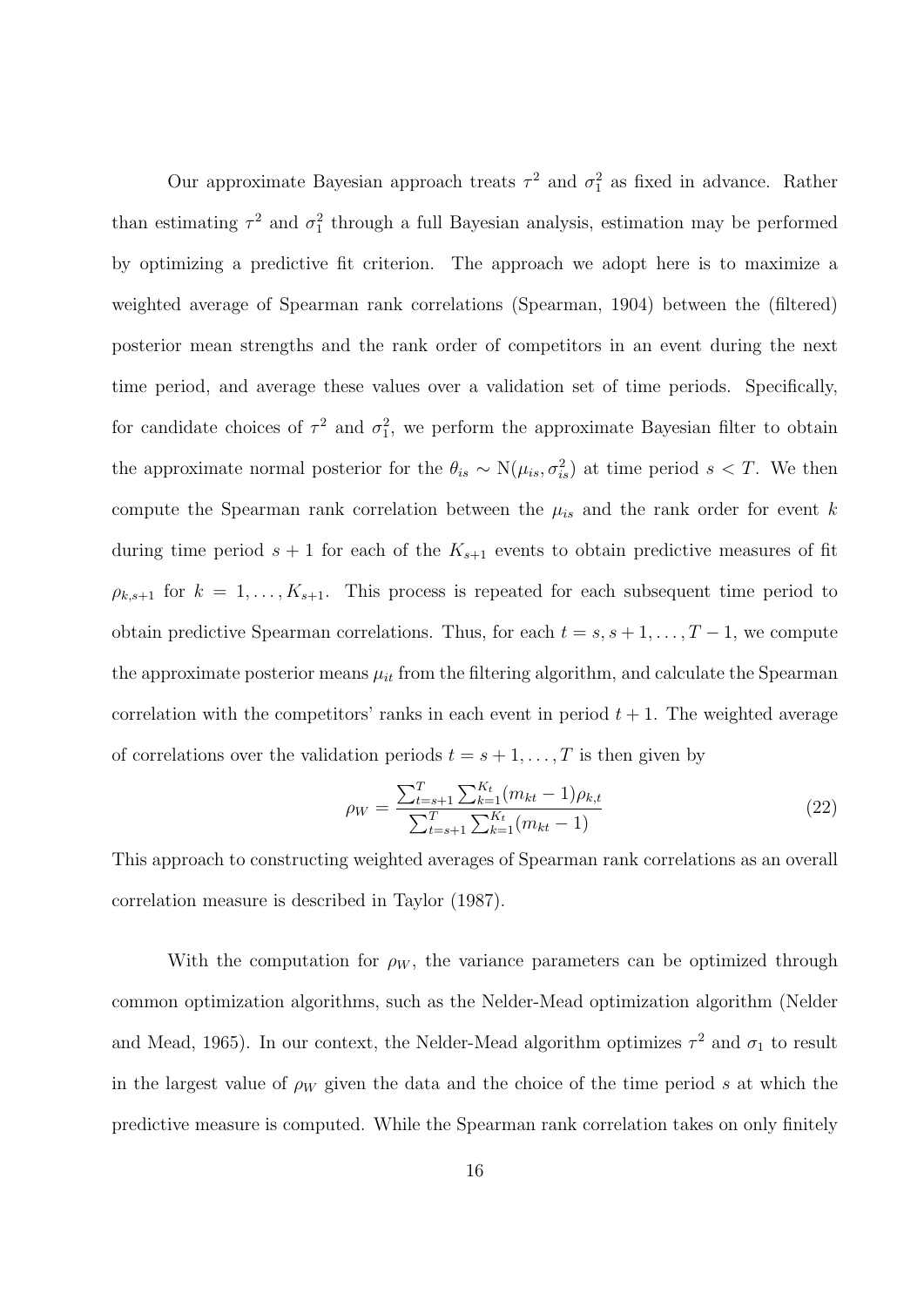many values, we have found in our examples that this does not hinder the Nelder-Mead algorithm which assumes a continuous objective function.

### **4 Application to women's Alpine downhill skiing**

We apply the methods developed in Sections 2 and 3 to the results of women's competitive Alpine downhill skiing over the period from February 12, 2002 to December 7, 2013. The data set consists of the results of 103 elite women's skiing events administered by the Fédération Internationale de Ski (FIS), including the Olympic games, World championships, World Cup, and a variety of regional events. A total of 268 women skiers competed in these events, averaging 1.578 events per year. Many of the women competed infrequently; 51 of the women competed in only one event, and 26 competed in only two events over the twelve year period. However, two skiers competed in 90 or more of the 103 events. The data were provided to us by the U.S. Olympic Committee.

Alpine downhill skiing competitions within the FIS are governed by the World Cup scoring system for each event. Race completion times are converted to integer point scores. We were not provided with actual race completion times. Depending on the event, each competitor may have had multiple scored runs, and the total score for a competitor in an event was the sum of the points earned for each run. The discretized point scoring therefore frequently resulted in ties, typically for lower finish positions in events. In our competition results data, a total of 4.4% of the final positions in events were ties. In addition to ties based on equal total FIS points, many competitors in events did not receive any points. The scoring system awards points on a given run to the top 30 finishers, so those who did not finish in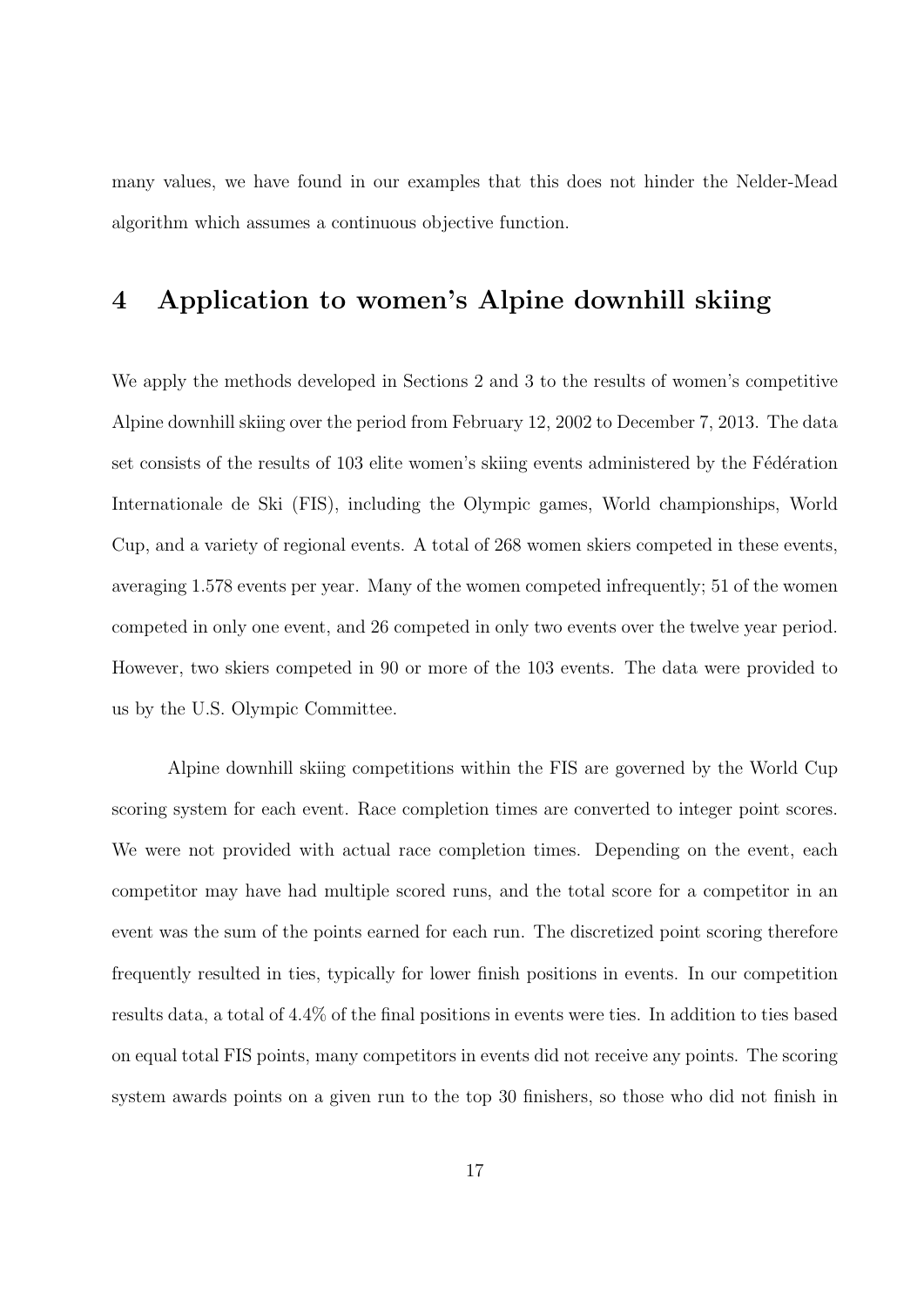the top 30 in any run did not receive any FIS points in the event. These competitors could be treated as tying for last place in an event. A total of 8.7% of the standings in events were ties based on not receiving points for the event. Thus a total of 13.1% of the final standings in events were ties.

For our main analyses, we divided the 12-year period of results into 24 six-month rating periods, with an average of 4.3 events per period. Two periods (July-December 2002 and January-June 2003) had no events recorded, while three of the periods consisted of as many as seven competitions (January-June 2005, 2009 and 2010) which was the maximum in a 6-month period. Using six month rating periods is a compromise between having periods long enough over which skiers abilities are not changing appreciably, and short enough to detect changes in ability.

We fit the model in Section 2 simulating from the posterior distribution of skiers' abilities via MCMC using the Bayesian software package JAGS (Plummer, 2003) called from within the computing package R (R Foundation for Statistical Computing, 2012). Two parallel chains were run with dispersed starting values, each with a burn-in of 10000 iterations. Each chain ran for an additional 20000 iterations, and posterior inferences were based on these sets of simulated parameter draws. Convergence diagnostics (Cowles and Carlin, 1996) indicated that the MCMC simulation had reached stationarity.

We also ran our approximate Bayesian filter to the same game outcome data as described in Section 3. We used the final three rating periods, equal to 1.5 years of competitions, to compute a predictive weighted average Spearman rank correlation within a Nelder-Mead optimization algorithm. Assuming a different numbers of validation periods on which to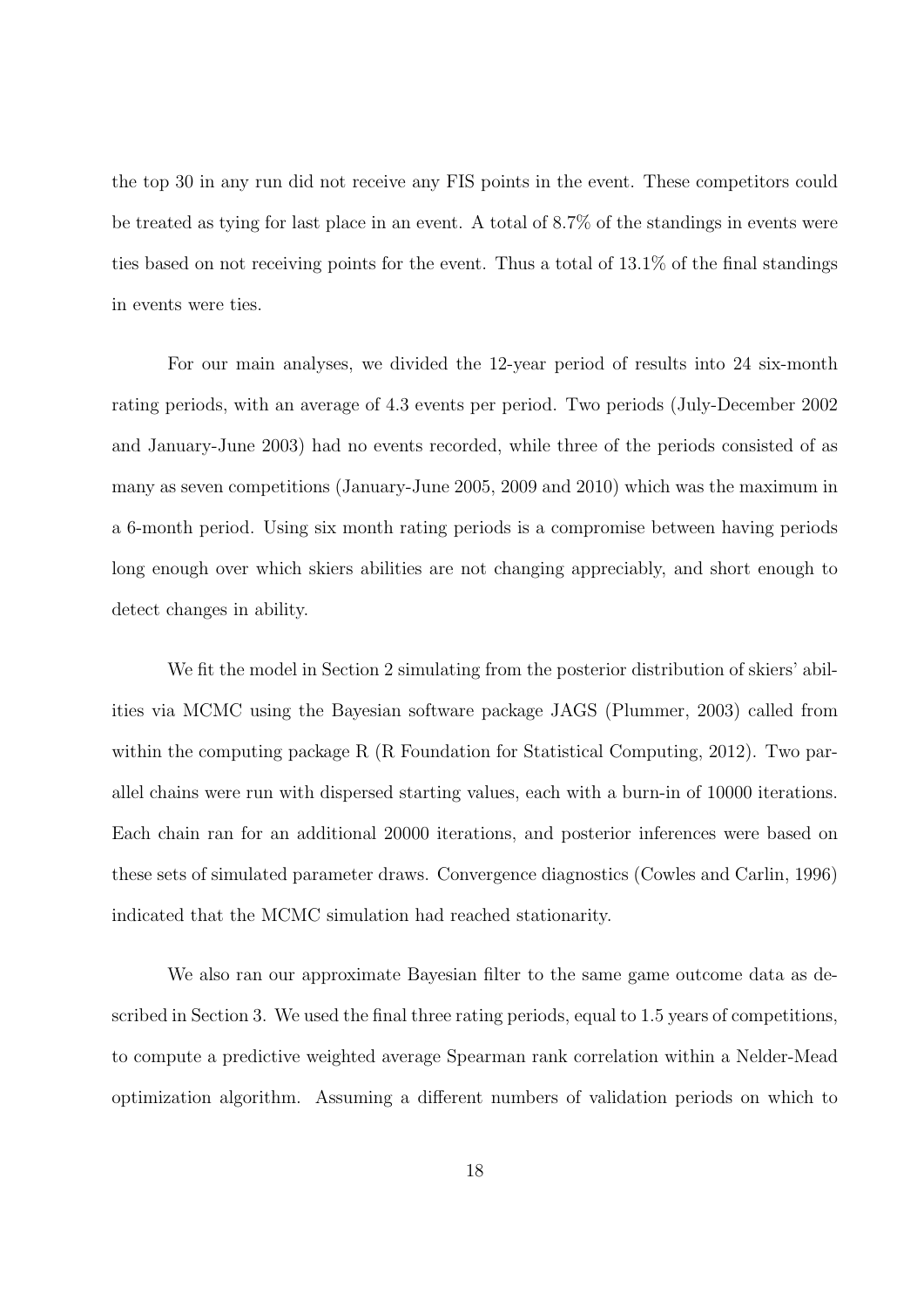|            | <b>Full Bayes</b> |                    | Approximate Bayes |  |
|------------|-------------------|--------------------|-------------------|--|
|            | Posterior         | 95\% Central       |                   |  |
| Parameter  | Mean              | Posterior Interval | Optimized Value   |  |
|            | 0.352             | (0.310, 0.399)     | 0.295             |  |
| $\sigma_1$ | 0.451             | (0.083, 0.668)     | 0.313             |  |

Table 1: Posterior inferences for  $\tau$ , the innovation standard deviation, and  $\sigma_1$ , the standard deviation of skier abilities in 2002. First two columns are the results for the full Bayesian analysis, and the final column summarizes the optimized values from the approximate Bayesian filter.

compute the correlation measure did not result in substantively different optimized variance parameters.

Table 1 displays the resulting estimated standard deviation parameters from the full Bayesian and the approximate Bayesian methods. The first two columns contain the MCMCestimated posterior means and 95% central posterior intervals for the standard deviation of skiers' initial abilities,  $\sigma_1$ , and the innovation standard deviation,  $\tau$ , as displayed in Equations (7) and (10). The third column displays the optimized values from the approximate Bayesian filter. The standard deviation of initial abilities among elite women skiers indicates an appreciable amount of variation, but it is imprecisely estimated from the data based on the full Bayesian analysis. The innovation standard deviation is more precisely estimated as indicated by the full Bayesian analysis, and it suggests the possibility of large shifts in ability between 6-month periods. The optimization for the approximate Bayesian analysis resulted in standard deviation estimates that were somewhat lower than the posterior means. The optimized value of  $\sigma_1$  from the approximation algorithm was within the 95% central posterior interval, but the optimized value of  $\tau$  was lower than the 95% central posterior interval.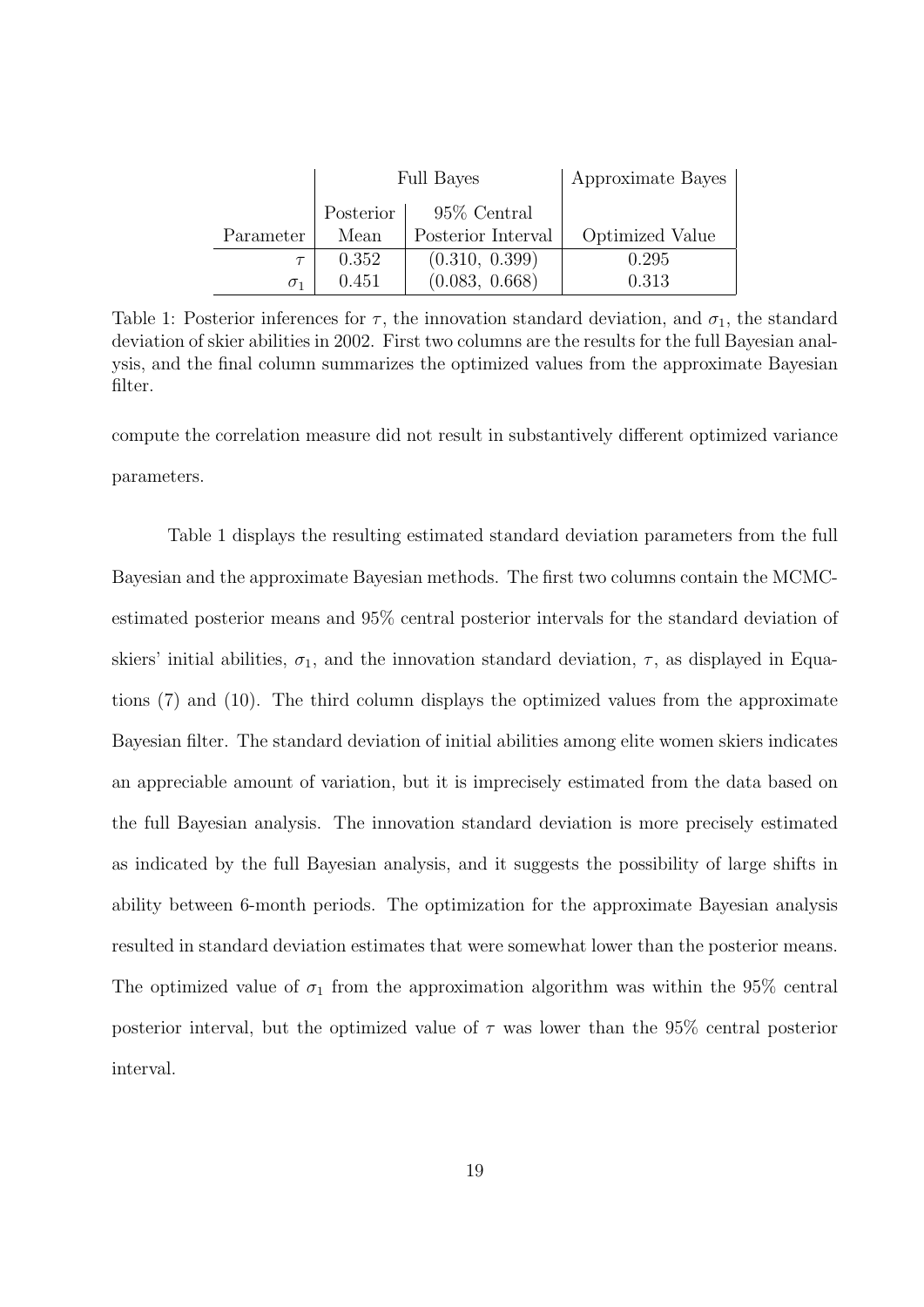We label the 24 time periods for our analyses as (2002*.*1*,* 2002*.*2*,* 2003*.*1*, . . . ,* 2013*.*2). In Table 2 we summarize in the first two columns the posterior mean and standard deviations for the top 20 women skiers ranked according to their MCMC-estimated posterior means among the subset of 108 skiers who competed in events since January 2012. The third and fourth columns of Table 2 summarize the posterior means and standard deviations from the approximate Bayesian algorithm for the skiers in the first two columns. The distribution of posterior means of the  $\theta_{i,2013.2}$  for this group ranged from  $-1.517$  to 2.707 for the full Bayesian analysis, and from *−*1*.*813 to 2*.*144 for the approximate Bayesian analysis. From Table 2, most of the top twenty skiers have posterior means of the  $\theta_{i,2013.2}$  that are close. Accounting for the posterior uncertainty of these values, the relative abilities between adjacent skiers are nearly indistinguishable, though skiers who are further apart on the list have more clearly distinguishable abilities. It is worth noting that two skiers not on the list (Hilde Gerg and Michaela Dorfmeister) had posterior mean ability parameters of 3.264 and 2.229, respectively, from the full Bayesian analysis, which were quite a bit higher than those on Table 2. Both of these skiers had consistently impressive performances in their last set of competitions, but Dorfmeister last competed in 2006 and Gerg in 2005.

The approximate posterior means in the third column are ordered similarly to the MCMC-estimated means in the first column, suggesting a strong correspondence between the rankings of top skiers from both analyses. The biggest exception occurs with Elena Fanchini who is estimated to be four places lower on the list. The distribution of approximate posterior means among the top 20 is shifted down by about 0.5–0.55 compared to the means in the full Bayesian analysis. This constant difference does not affect the probability calculation for rank orderings because the ROL probabilities are the same up to an additive constant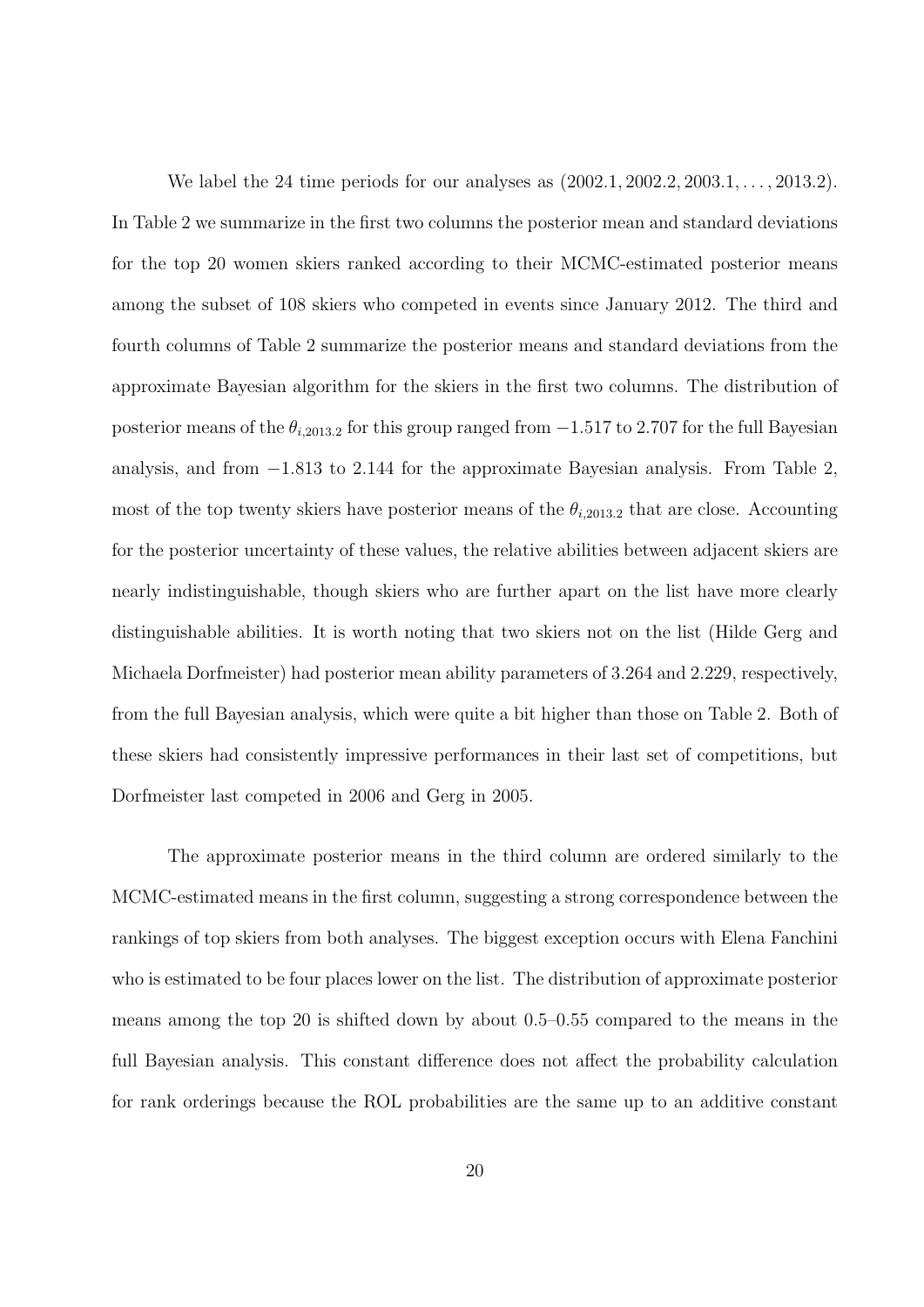|                               | <b>Full Bayes</b> |           | Approximate Bayes |           |
|-------------------------------|-------------------|-----------|-------------------|-----------|
|                               | Posterior         | Posterior | Posterior         | Posterior |
| Skier                         | Mean              | Std Dev   | Mean              | Std Dev   |
| Tina Maze                     | 2.707             | 0.414     | 2.144             | 0.380     |
| Marion Rolland                | 2.556             | 0.537     | 2.009             | 0.467     |
| Anna Fenninger                | 2.386             | 0.477     | 1.749             | 0.435     |
| Elena Fanchini                | 2.121             | 0.463     | 1.494             | 0.420     |
| Julia Mancuso                 | 2.072             | 0.355     | 1.623             | 0.313     |
| Lara Gut                      | 2.061             | 0.439     | 1.507             | 0.389     |
| Elisabeth Görgl               | 2.053             | 0.414     | 1.520             | 0.374     |
| Maria Höfl-Riesch             | 2.045             | 0.452     | 1.552             | 0.395     |
| Lindsey Vonn                  | 1.816             | 0.399     | 1.467             | 0.349     |
| Johanna Schnarf               | 1.682             | 0.526     | 1.163             | 0.478     |
| Marianne Kaufmann-Abderhalden | 1.675             | 0.476     | 1.058             | 0.434     |
| Viktoria Rebensburg           | 1.663             | 0.464     | 1.095             | 0.425     |
| Regina Sterz                  | 1.487             | 0.423     | 0.919             | 0.389     |
| Stacey Cook                   | 1.482             | 0.382     | 0.954             | 0.355     |
| Dominique Gisin               | 1.433             | 0.441     | 0.888             | 0.403     |
| Ilka Stuhec                   | 1.343             | 0.441     | 0.753             | 0.407     |
| Carolina Ruiz Castillo        | 1.296             | 0.396     | 0.763             | 0.407     |
| Stefanie Moser                | 1.235             | 0.448     | 0.680             | 0.403     |
| Fabienne Suter                | 1.223             | 0.375     | 0.750             | 0.338     |
| Verena Stuffer                | 1.181             | 0.422     | 0.604             | 0.390     |

Table 2: Posterior mean and standard deviation of skier abilities in the second half of 2013, for 20 skiers with highest means among 108 active skiers in 2012-2013 based on the full Bayesian analysis and based on the approximate Bayesian approximation.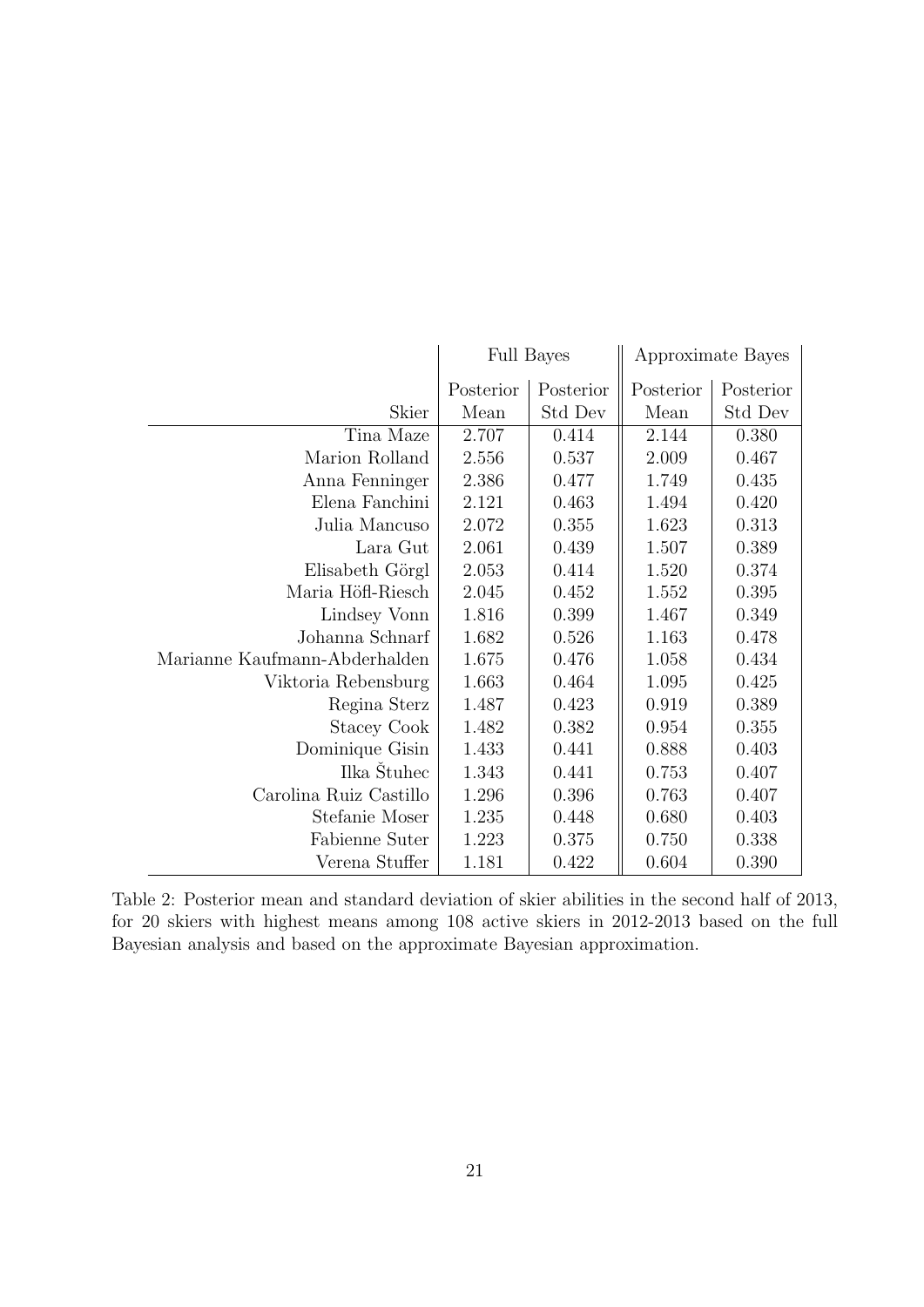on the scale of the strength parameters. The approximate posterior standard deviations in the fourth column are estimated to be slightly smaller than the corresponding values in the second column, but not by an amount that would result in conflicting conclusions.

Two high-profile skiers in our data set who have actively competed over most of the 12-year period are the American athletes Lindsey Vonn and Julia Mancuso. Figure 1 displays the posterior mean strength of each skier along with 95% central posterior intervals around the means for both the full Bayesian analysis and the smoothed approximate Bayesian rating system analysis. In both cases, Mancuso and Vonn appear to have similar abilities up through about 2008, at which point Vonn experienced substantially improved performances from 2009 to 2013. The strength summaries from the full Bayesian analysis (left figure) appear to span a greater range compared to the approximate Bayesian analysis (right figure), as the peak mean strength for Lindsey Vonn in 2011 reaches over 5.0 in the full Bayesian analysis, but only 4.0 in the approximate Bayesian analysis. The overall trends of both skiers match closely in the two approaches.

Let  $\theta_{V,t}$  and  $\theta_{M,t}$  be the ability parameters for Vonn and Mancuso, respectively, at time *t*. Figure 2 displays the pointwise posterior means over time for  $\exp(\theta_{V,t})/(\exp(\theta_{V,t}) +$  $\exp(\theta_{M,t})$ , the probability Vonn would outperform Mancuso (i.e., obtain a higher place in an event) at time *t*. The figure shows the posterior means computed both for the full Bayesian analysis and the approximate Bayesian analysis. Despite the more compressed estimated posterior means from the approximate Bayesian analysis, the posterior probabilities Vonn outperformed Mancuso are close for both analyses as can be seen by the coinciding probability trends. The probabilities differ by no more than 0.05 for all estimated probabilities with the exception of the second 6-month period in 2007 in which the probability difference was 0.076.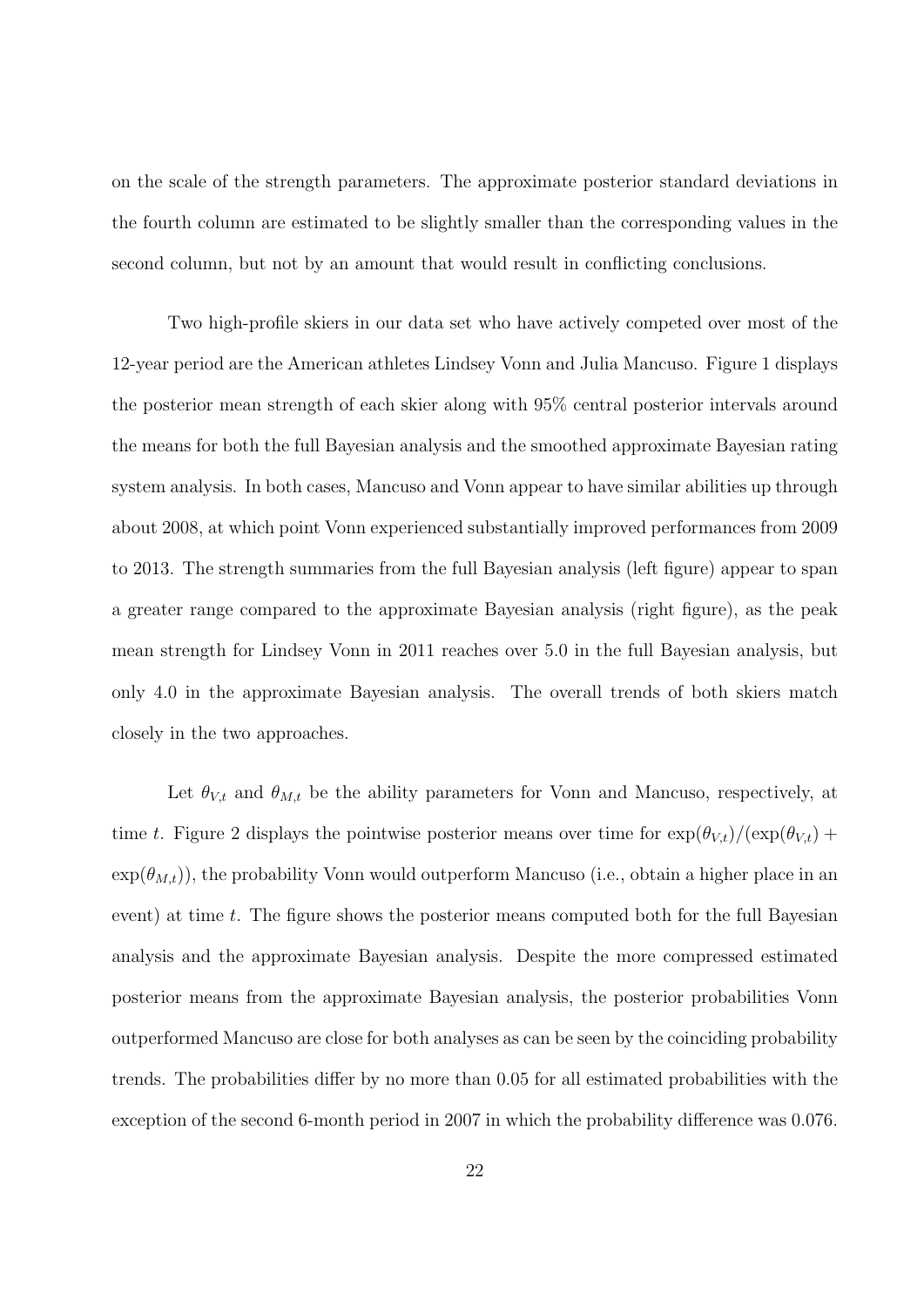

Figure 1: Pointwise means and 95% central posterior intervals of ability parameters over time for Julia Mancuso and Lindsey Vonn. *Left*: Summaries based on full Bayesian analysis. *Right*: Summaries based on approximate Bayesian analysis.

Consistent with Figure 1, Vonn would be expected to outperform Mancuso prior to 2007, at which point Mancuso appeared to be somewhat better. Then from 2009 to 2013, the probability Vonn would outperform Mancuso is close to 0.9. By 2013, the two skiers are inferred to be of essentially similar strengths.

We assessed the predictability of the full Bayesian and approximate Bayesian approaches by predicting rank orders of seven events held between December 21, 2013 and March 12, 2014. The seven events, which were not used in the previous model fitting, consisted of 73 of the 268 women skiers. Six skiers in these seven events were not in the model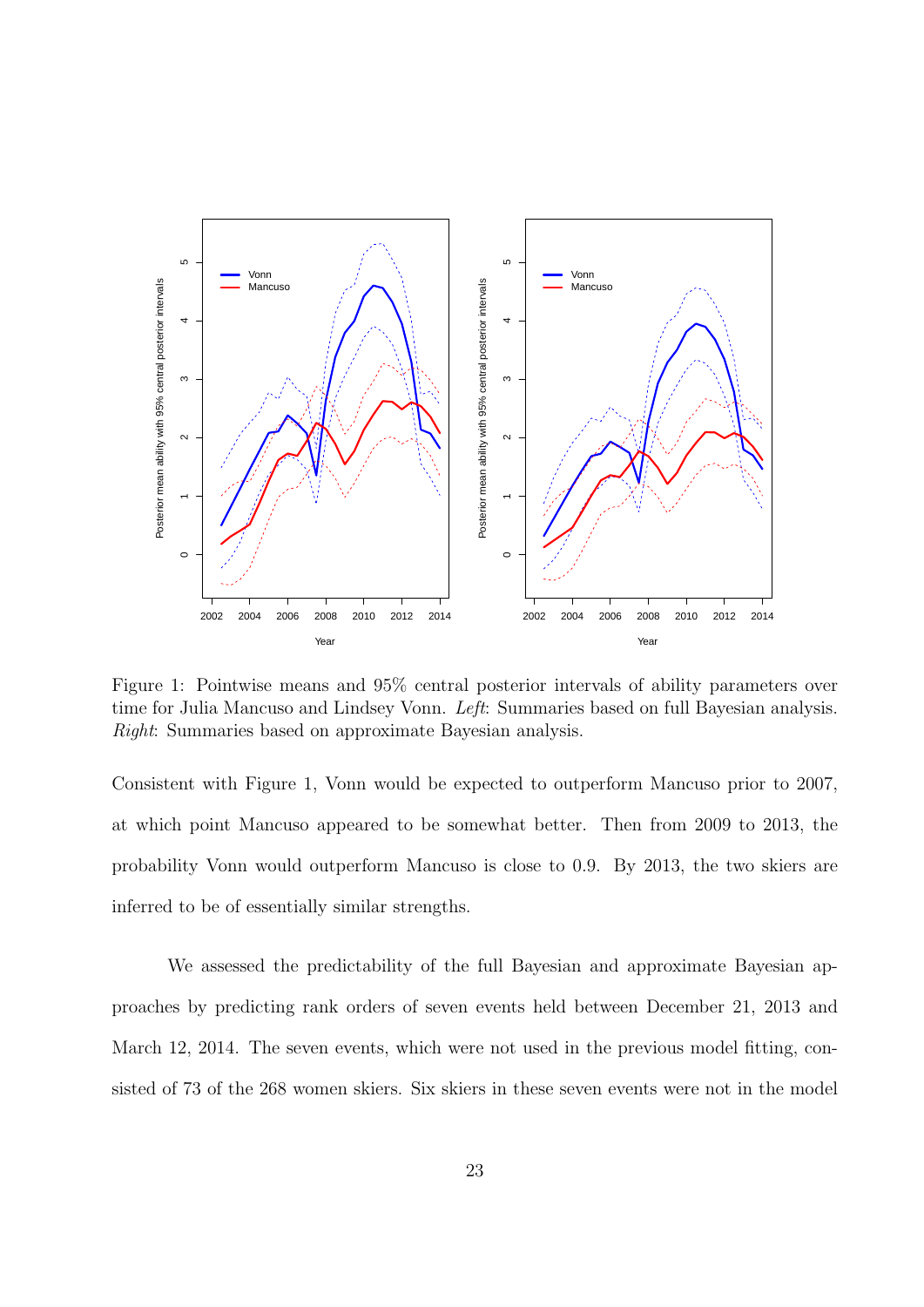

Figure 2: Pointwise posterior probability by year Lindsey Vonn would outperform Julia Mancuso based on full Bayesian analysis and approximate Bayesian rating analysis. The horizontal dashed line is drawn at a probability of 0.5.

development sample of 268, so their results in the seven events were removed.

We computed the weighted average of Spearman correlations between the rank orderings of the  $\mu_{i,2013,2}$  and the final finish places across the seven events as our measure of predictive accuracy, as described in Section 3. The weighted average of the Spearman correlations are summarized in Table 3. In addition to the full Bayesian and approximate Bayesian analyses based on dividing the original sample into 6-month periods, we performed the full Bayesian and approximate Bayesian analyses dividing the sample into 3-month periods for one set of analyses and 12-month periods for another set. To ensure correspondence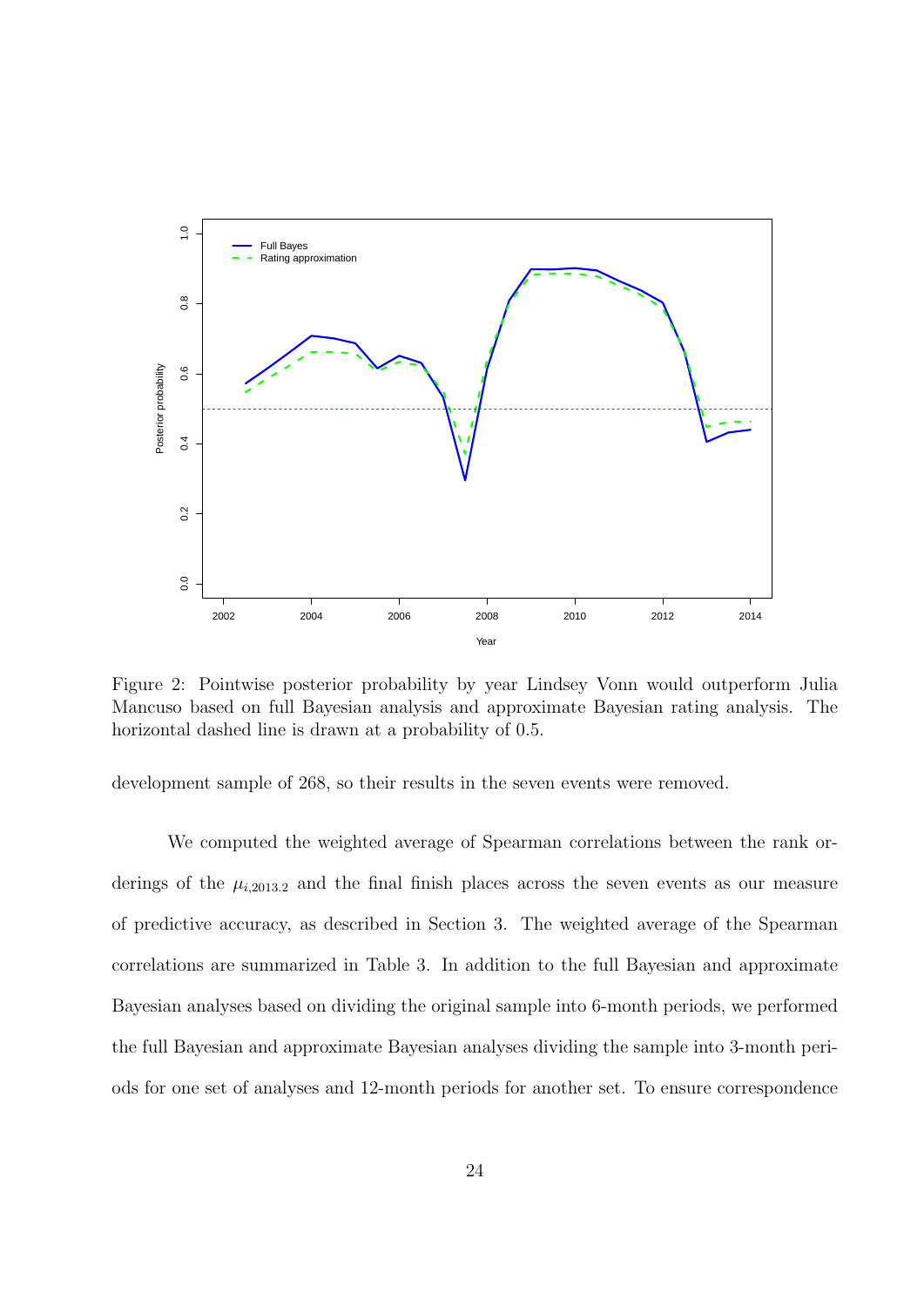|                                            | Weighted               |  |
|--------------------------------------------|------------------------|--|
| Approach                                   | Spearman's correlation |  |
| Full Bayes, 3-month rating periods         | 0.580                  |  |
| Full Bayes, 6-month rating periods         | 0.586                  |  |
| Full Bayes, 12-month rating periods        | 0.614                  |  |
| Approximate Bayes, 3-month rating periods  | 0.601                  |  |
| Approximate Bayes, 6-month rating periods  | 0.587                  |  |
| Approximate Bayes, 12-month rating periods | 0.596                  |  |

Table 3: Performance of six different updating procedures on predicting event results for 7 future events. Results are summarized by averaging Spearman rank correlations between skiers' standings and the rank order of the 2013 posterior mean strength weighted inversely by the variance of the correlations.

with the analysis for 6-month periods, the variance parameters for the approximate Bayesian analyses for 3-month and 12-month periods were optimized for 6 validation periods and 2 validation periods, respectively, corresponding to the final 1.5 years of game results and 2 years of game results. As seen in the table, the average rank correlations are comparable with values ranging between 0.580 and 0.614. The most predictive method by this measure is the full Bayesian analysis of 12-month periods, followed by the approximate Bayesian analysis of 3-month periods. Because a conservative standard error estimate of a Spearman rank correlation is  $1/(m-1)$ , the value when the samples are uncorrelated and where *m* is the number of objects involved in the ranking (Zar, 1972), an estimate of the standard error of the weighted Spearman rank correlations is computed to be about 0.06. With a standard error of this magnitude, none of the predictions in Table 3 substantially outperforms any of the others.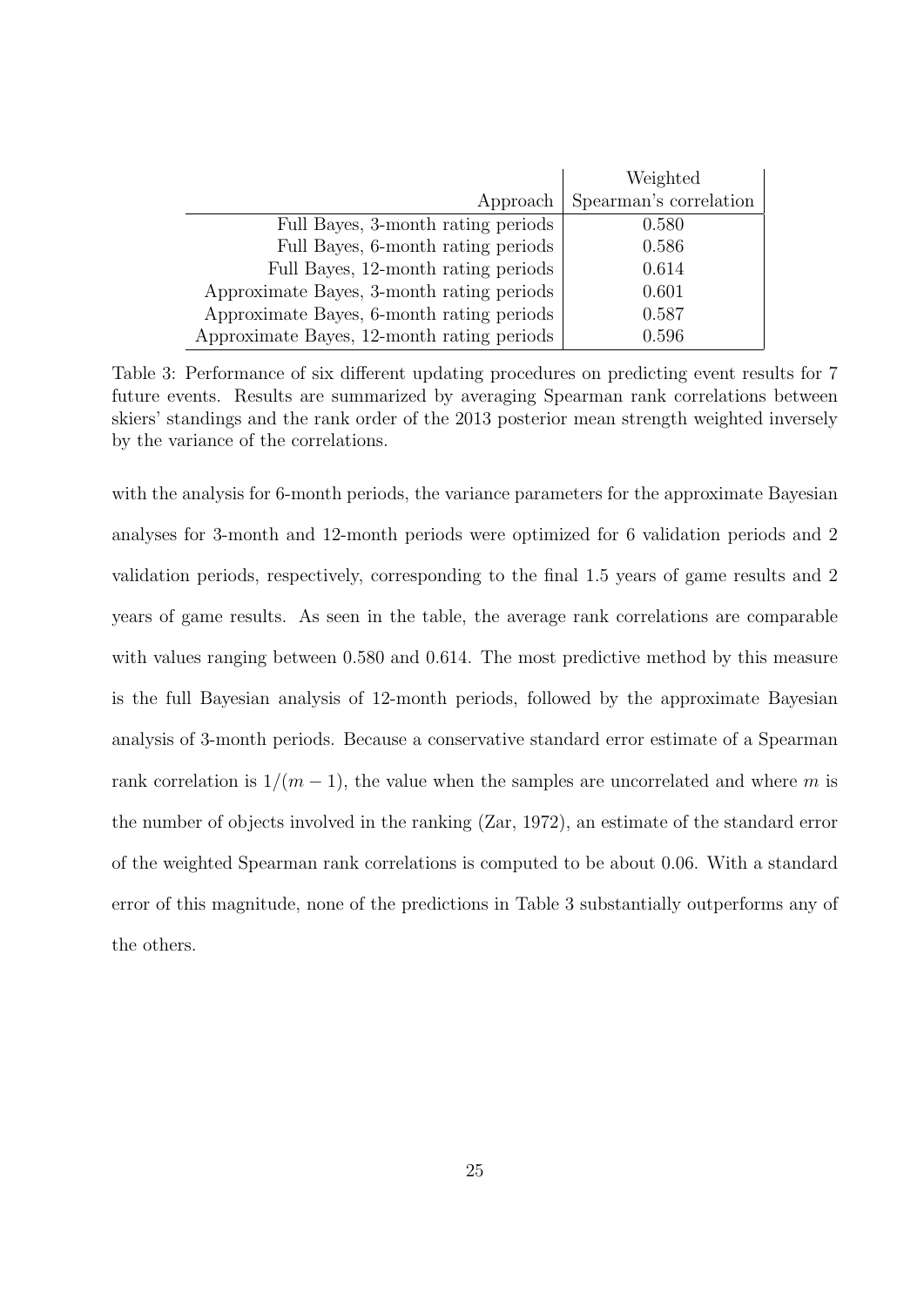#### **5 Discussion**

The approaches described in this paper to infer competitor abilities in multi-competitor games assume a flexible set of assumptions; competitor performances follow extreme value distributions, and the mean performance varies stochastically over time through a Gaussian random walk. Our full Bayesian approach applies standard computational machinery via MCMC simulation from the posterior distribution to infer model parameters. By fitting models through MCMC simulation, rank orderings with ties pose no difficulties. The approximate Bayesian filter we developed produces parameter estimates that do not always match the full Bayesian approach, but in our applications the probabilities of rank orderings are quite close.

One main difference between the full Bayesian analysis and the approximate Bayesian filter is that the former retains covariance information between pairs of competitors over time. The approximate Bayesian filter assumes after each time period that the covariances return to 0. If a pair of competitors participate in multiple events with any regularity, a positive covariance between the strength parameters will be induced. The positive covariance leads to more precise inferences about the relative abilities of the pair of competitors. We found in our analyses with Lindsey Vonn and Julia Mancuso, who both competed frequently and in the same events, that the loss of covariance information in the approximate Bayesian filter did not degrade the performance of the probability one outperforms the other relative to the full Bayesian analysis. It may very well be that an application in which competitions occur more frequently and that pairs of players compete more regularly would be needed for the approximate Bayesian filter to evidence noticeably less reliable inferences.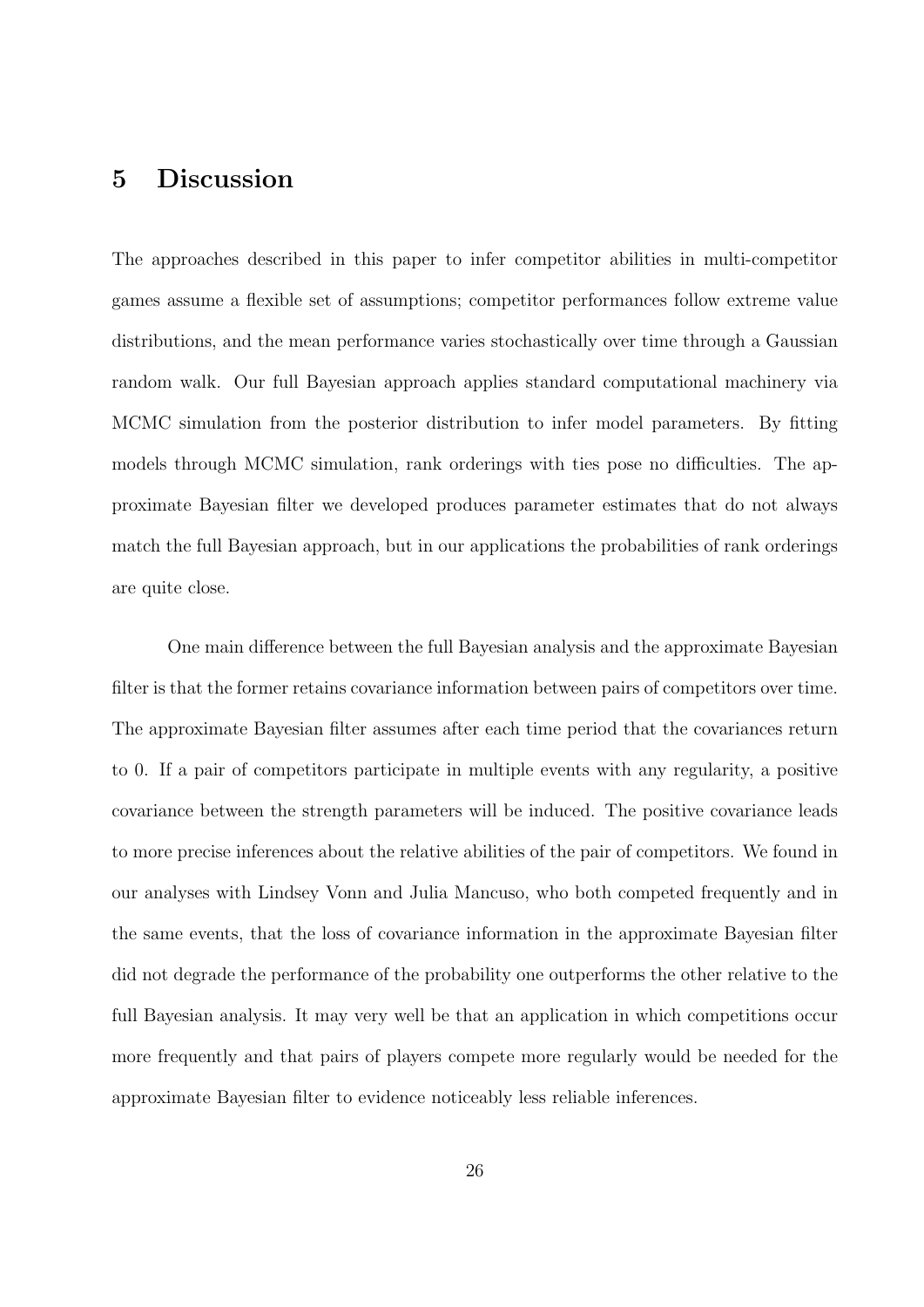Our approach is specifically designed to model games and sports in which the outcome is a rank ordering. It is worth noting that this approach can be easily modified to address multi-competitor sports in which one competitor is singled out as a winner, and rank orders are not relevant. Because the ROL likelihood in Equation (4) is a telescoping product of multinomial logit probabilities of each competitor outperforming the rest, the setting with a winner and no other players ranked is simply the first multinomial logit probability factor of the ROL likelihood. Thus the methods in this paper apply to this revised setting. Furthermore, more arcane game variants in which multiple players tie for first place by design (e.g., games in which several competitors survive or exceed a threshold criterion and therefore tie for first place) can equally be addressed within our framework.

One consideration in applying the full Bayesian approach versus the approximate Bayesian filter is the trade-off between speed and accuracy. Our experience was that running the full Bayesian analysis on a Windows PC laptop (Intel Core i7 CPU Q 720 @ 1.6 GHz, 6.0GB RAM) took two days to complete, whereas optimizing the approximate Bayesian filter and then performing the filter and smoother on optimized variance parameters took less than 1 minute. Thus the approximate Bayesian approach results in enormous savings in time. Our analyses suggest that the correspondence in estimated ability parameters between the full and approximate Bayesian approaches is strong, and the outperformance probabilities between pairs of competitors calculated using the two different approaches differ by amounts that are negligible for practical purposes. If a goal of the analysis is to update competitor abilities on an ongoing basis as new game outcome data are collected, the difference in computational speed between the full and approximate Bayesian approaches justifies the use of the filtering approach despite the small level of inaccuracy.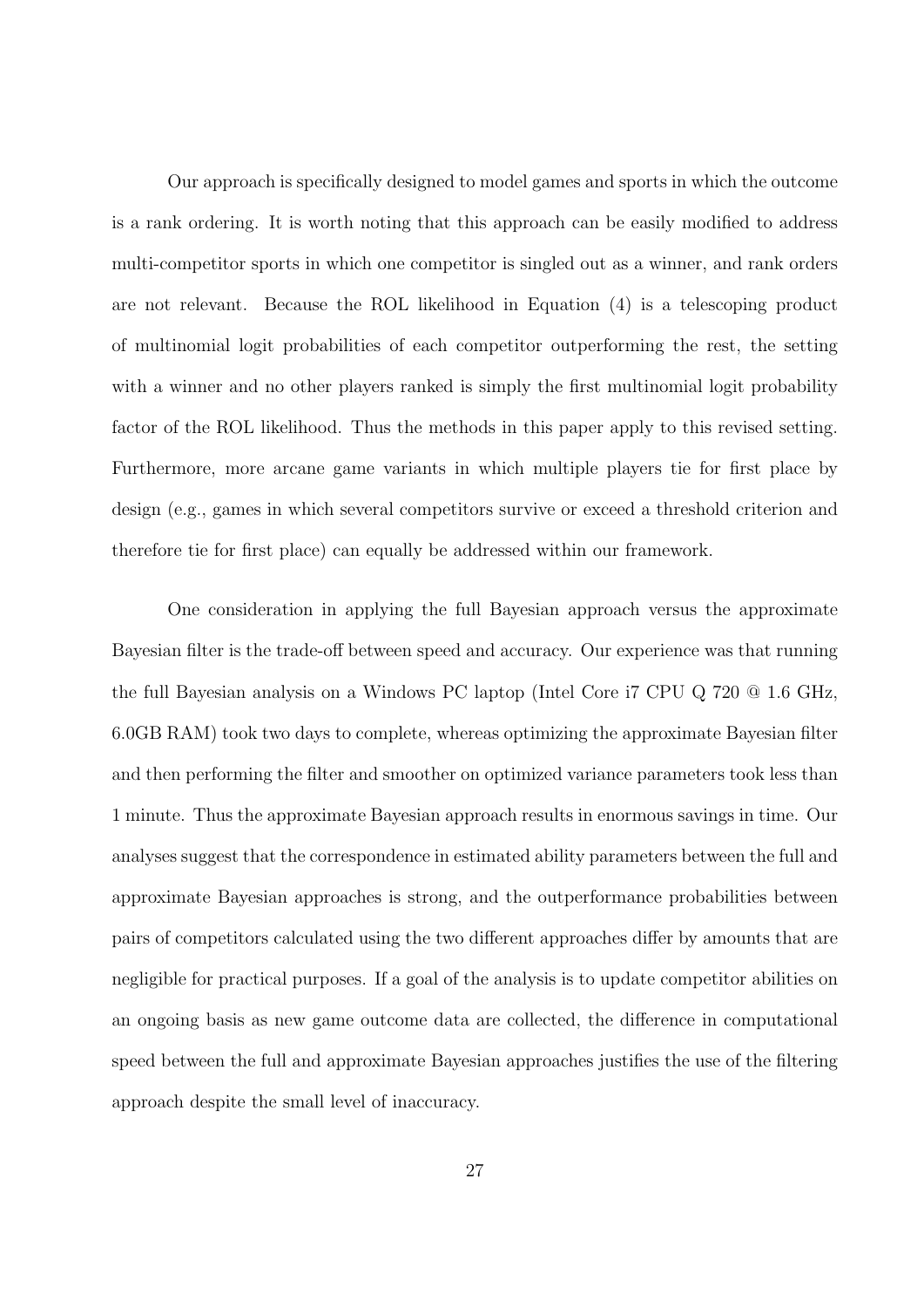In many multi-competitor sports settings, actual performance measures are recorded which provide greater detail than merely the rank ordering. For example, in human, automobile, and horse races, race completion times are often available. In these situations, it is usually preferable to model the actual performance measures as the additional detail can result in more accurate descriptions of competitor strength. However if such information is not available or unreliably recorded, or if a more robust approach that does not rely on precise model formulations for performance measures is desired, then methods that assume only rank orderings for game outcomes are appropriate. Similarly, if a goal is ultimately to make predictions for rank orderings in games and sports, then our framework is a potentially useful approach and worthy of consideration.

# **Acknowledgments**

We thank Peter Vint and Steven Powderly at the U.S. Olympic Committee for providing the data for the this work. This research was supported in part by a research contract from the U.S. Olympic Committee.

# **A Newton-Raphson algorithm for optimizing log-posterior**

We outline the steps for implementing the Newton-Raphson algorithm to find the posterior mode of  $\theta_t$  in Equation (13). Let the first and second derivatives of Equation (13) as functions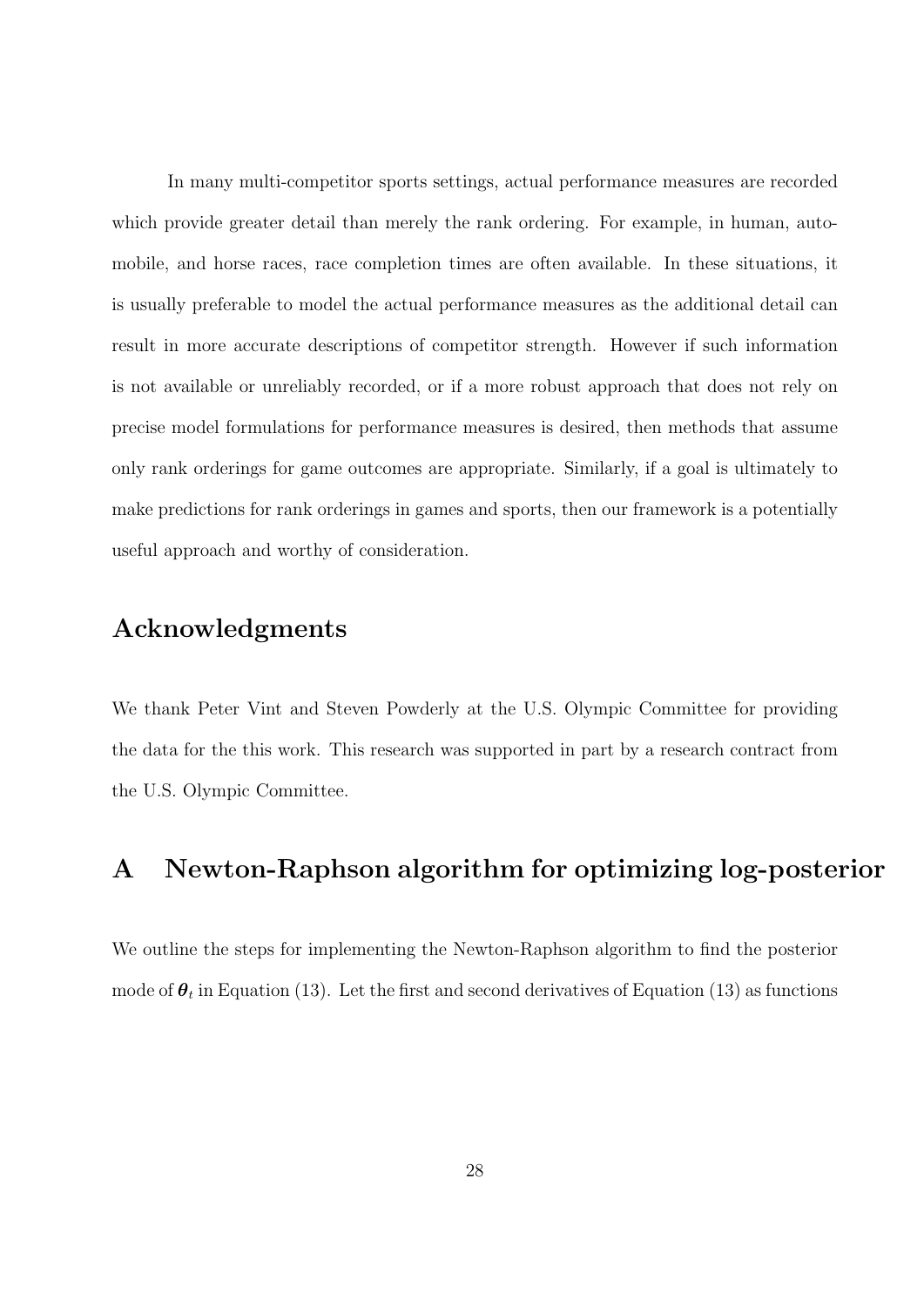of  $\boldsymbol{\theta}_t$  be

$$
D_1(\boldsymbol{\theta}_t) = (D_{1.1}(\boldsymbol{\theta}_t), \dots, D_{1.n}(\boldsymbol{\theta}_t))
$$
  

$$
D_2(\boldsymbol{\theta}_t) = \begin{pmatrix} D_{2.11}(\boldsymbol{\theta}_t) & \cdots & D_{2.1n}(\boldsymbol{\theta}_t) \\ \vdots & \ddots & \vdots \\ D_{2.n1}(\boldsymbol{\theta}_t) & \cdots & D_{2.nn}(\boldsymbol{\theta}_t). \end{pmatrix}
$$

For event *k* at time *t*, let

$$
p_{ik}(\boldsymbol{\theta}_t) = \frac{\exp(\theta_{it})\sum_{\ell=1}^{m_k-1}(\boldsymbol{X}_k)_{\ell i}}{(\boldsymbol{X}_k\boldsymbol{\eta}_t)'\boldsymbol{1}_{m_k-1}}
$$

where  $\boldsymbol{\eta}_t = \exp(\boldsymbol{\theta}_t)$ . Then

$$
D_{1.i}(\theta_t) = -\left(\frac{\theta_{it} - \mu_{it}}{\sigma_{it}^2}\right) + \sum_{k=1}^{K_t} \sum_{\ell=1}^{m_k} (\boldsymbol{W}_k)_{\ell i} - \sum_{k=1}^{K_t} p_{ik}(\theta_t)
$$
(23)

$$
D_{2.ii}(\boldsymbol{\theta}_t) = \frac{-1}{\sigma_{it}^2} - \sum_{k=1}^{K_t} p_{ik}(\boldsymbol{\theta}_t)(1 - p_{ik}(\boldsymbol{\theta}_t))
$$
\n(24)

$$
D_{2,ih}(\boldsymbol{\theta}_t) = \sum_{k=1}^{K_t} p_{ik}(\boldsymbol{\theta}_t) p_{hk}(\boldsymbol{\theta}_t)
$$
\n(25)

The Newton-Raphson algorithm proceeds in the following manner.

- 1. Select starting vector of posterior means,  $\boldsymbol{\mu}_t^{*0} = (\mu_{1t}^{*0}, \dots, \mu_{nt}^{*0})$ . We have found that a good choice is to perform the following sequence of calculations.
	- (a) Calculate  $\pi_{it}^{*0} = \frac{\sum_{k=1}^{K_t} (\sum_{\ell=1}^{m_k-1} (\bm{X}_k)_{\ell i})}{\sum_{k=1}^{K_t} (m_k-1)}$  $\frac{1}{\sum_{k=1}^{K_t}(m_k-1)}$ , the proportion of the times competitor *i* is outperformed by his/her opponents during period *t*. Note that  $1 - \pi_{it}^{*0}$  is therefore the proportion of times competitor *i* outperforms his/her opponents.
	- (b) Let *F* be the cumulative distribution function (cdf) for a standard logistic distribution, and  $F^{-1}$  the inverse cdf. Let  $q_{it}^{*0} = F^{-1}(0.01 + 0.98(1 - \pi_{it}^{*0}))$  be the quantile of the standard logistic distribution evaluated at the outperformance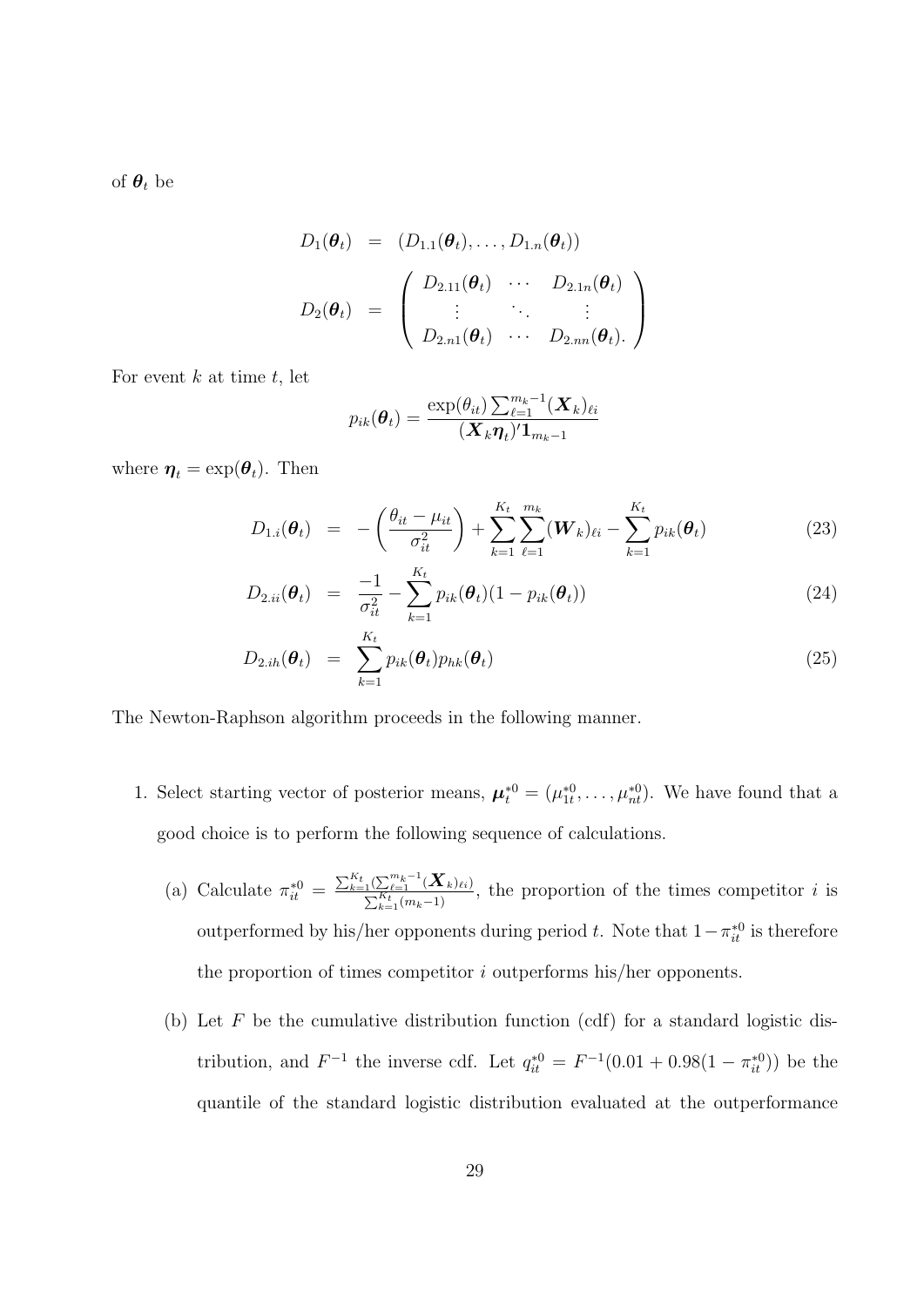probability scaled to stay between 0*.*01 and 0*.*99. The scaling ensures that the quantiles are not infinite if the player always outperforms his/her opponents.

(c) Let 
$$
\mu_{it}^{*0} = \frac{q_{it}^{*0} + \mu_{it}/\sigma_{it}^2}{1 + 1/\sigma_{it}^2}
$$
, a weighted average of  $q_{it}^{*0}$  with the prior mean  $\mu_{it}$ .

2. At iteration  $j, j = 1, 2, \ldots$ , let

$$
\mu_t^{*j} = \mu_t^{*j-1} - D_2^{-1}(\mu_t^{*j-1})D_1(\mu_t^{*j-1}).
$$
\n(26)

The iteration is repeated until  $\mu_t^{*j}$  $t<sub>t</sub><sup>*</sup>$  changes by a negligible amount. The final estimated posterior means and standard deviations at iteration *J* are given by

$$
\mu_t^* = \mu_t^{*J} \tag{27}
$$

$$
\boldsymbol{\sigma}_t^* = \sqrt{-\text{diag}(D_2^{-1}(\boldsymbol{\mu}_t^{*J}))}.
$$
\n(28)

#### **References**

- Ali, M. M. (1998): "Probability models on horse-race outcomes," *Journal of Applied Statistics*, 25, 221–229.
- Allison, P. D. and N. A. Christakis (1994): "Logit models for sets of ranked items," *Sociological methodology*, 24, 199–228.
- Baker, R. D. and I. G. McHale (2015): "Deterministic evolution of strength in multiple comparisons models: Who is the greatest golfer?" *Scandinavian Journal of Statistics*, 42, 180–196.
- Bockenholt, U. (1992): "Thurstonian representation for partial ranking data," *British Journal of Mathematical and Statistical Psychology*, 45, 31–49.
- Bockenholt, U. (1993): "Applications of Thurstonian models to ranking data," in *Probability models and statistical analyses for ranking data*, Springer, 157–172.
- Bradley, R. A. and M. E. Terry (1952): "Rank analysis of incomplete block designs: I. The method of paired comparisons," *Biometrika*, 324–345.
- Breslow, N. and J. Crowley (1974): "A large sample study of the life table and product limit estimates under random censorship," *The Annals of Statistics*, 2, 437–453.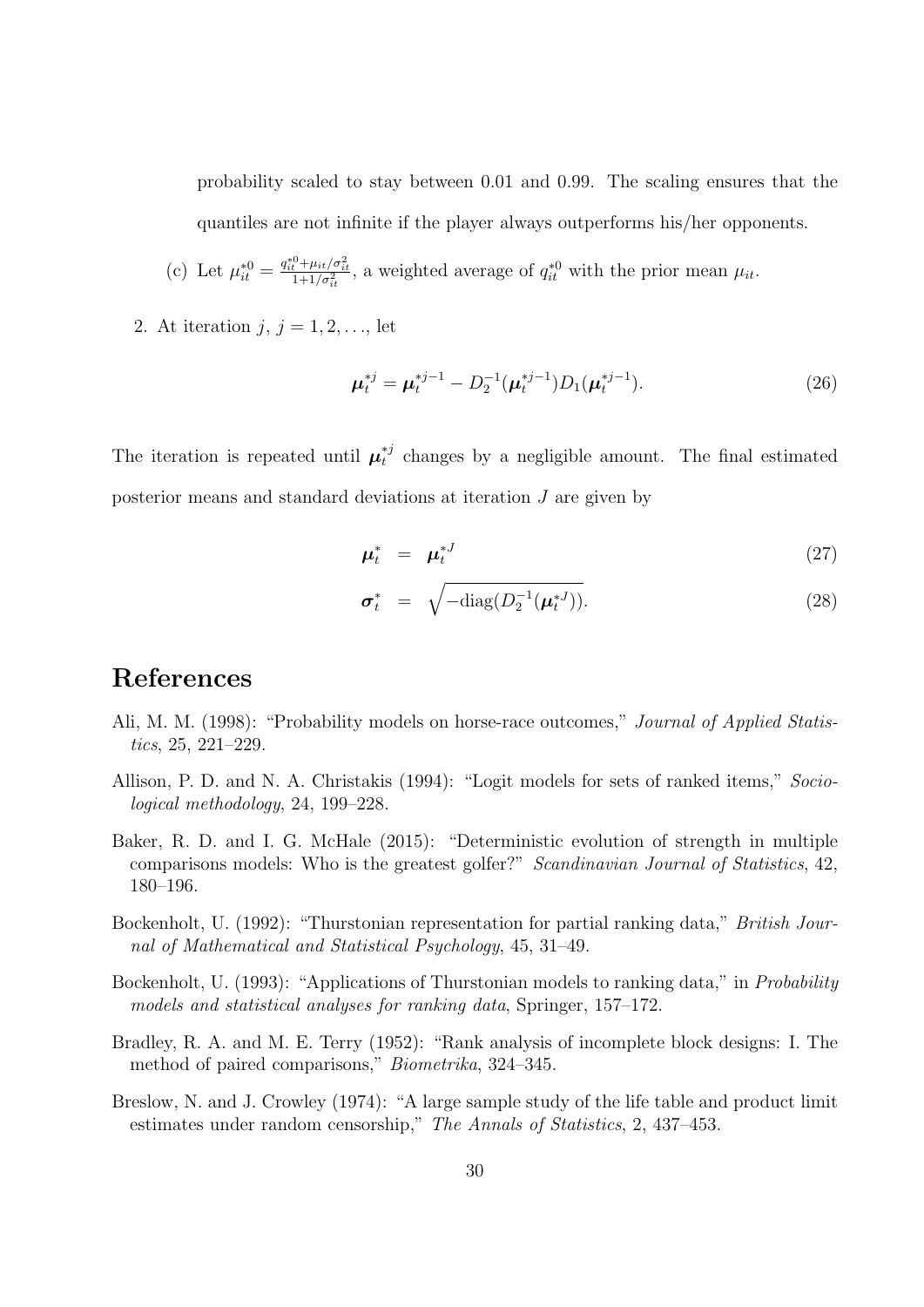- Cargnoni, C., P. Muller, and M. West (1997): "Bayesian forecasting of multinomial time series through conditionally Gaussian dynamic models," *Journal of the American Statistical Association*, 92, 640–647.
- Carlin, B. P. and S. Chib (1995): "Bayesian model choice via Markov chain Monte Carlo methods," *Journal of the Royal Statistical Society. Series B (Methodological)*, 473–484.
- Carlin, B. P., N. G. Polson, and D. S. Stoffer (1992): "A Monte Carlo approach to non-normal and nonlinear state-space modeling," *Journal of the American Statistical Association*, 87, 493–500.
- Caron, F. and Y. W. Teh (2012): "Bayesian nonparametric models for ranked data," in *Advances in Neural Information Processing Systems*, 1520–1528.
- Cattelan, M. (2012): "Models for paired comparison data: A review with emphasis on dependent data," *Statistical Science*, 27, 412–433.
- Cowles, M. K. and B. P. Carlin (1996): "Markov chain Monte Carlo convergence diagnostics: a comparative review," *Journal of the American Statistical Association*, 91, 883–904.
- Doucet, A., N. De Freitas, and N. Gordon (2001): *Sequential Monte Carlo methods in practice*, Springer.
- Doucet, A., S. Godsill, and C. Andrieu (2000): "On sequential Monte Carlo sampling methods for Bayesian filtering," *Statistics and computing*, 10, 197–208.
- Ferreira, M. A. and D. Gamerman (2000): "Dynamic generalized linear models," *BIOSTATISTICS-BASEL-5*, 57–72.
- Gamerman, D. and H. S. Migon (1993): "Dynamic hierarchical models," *Journal of the Royal Statistical Society. Series B (Methodological)*, 629–642.
- Glickman, M. E. (1999): "Parameter estimation in large dynamic paired comparison experiments," *Journal of the Royal Statistical Society: Series C (Applied Statistics)*, 48, 377–394.
- Glickman, M. E. and H. S. Stern (1998): "A state-space model for National Football League scores," *Journal of the American Statistical Association*, 93, 25–35.
- Graves, T., C. S. Reese, and M. Fitzgerald (2003): "Hierarchical models for permutations: Analysis of auto racing results," *Journal of the American Statistical Association*, 98, 282– 291.
- Guiver, J. and E. Snelson (2009): "Bayesian inference for Plackett-Luce ranking models," in *proceedings of the 26th annual international conference on machine learning*, ACM, 377–384.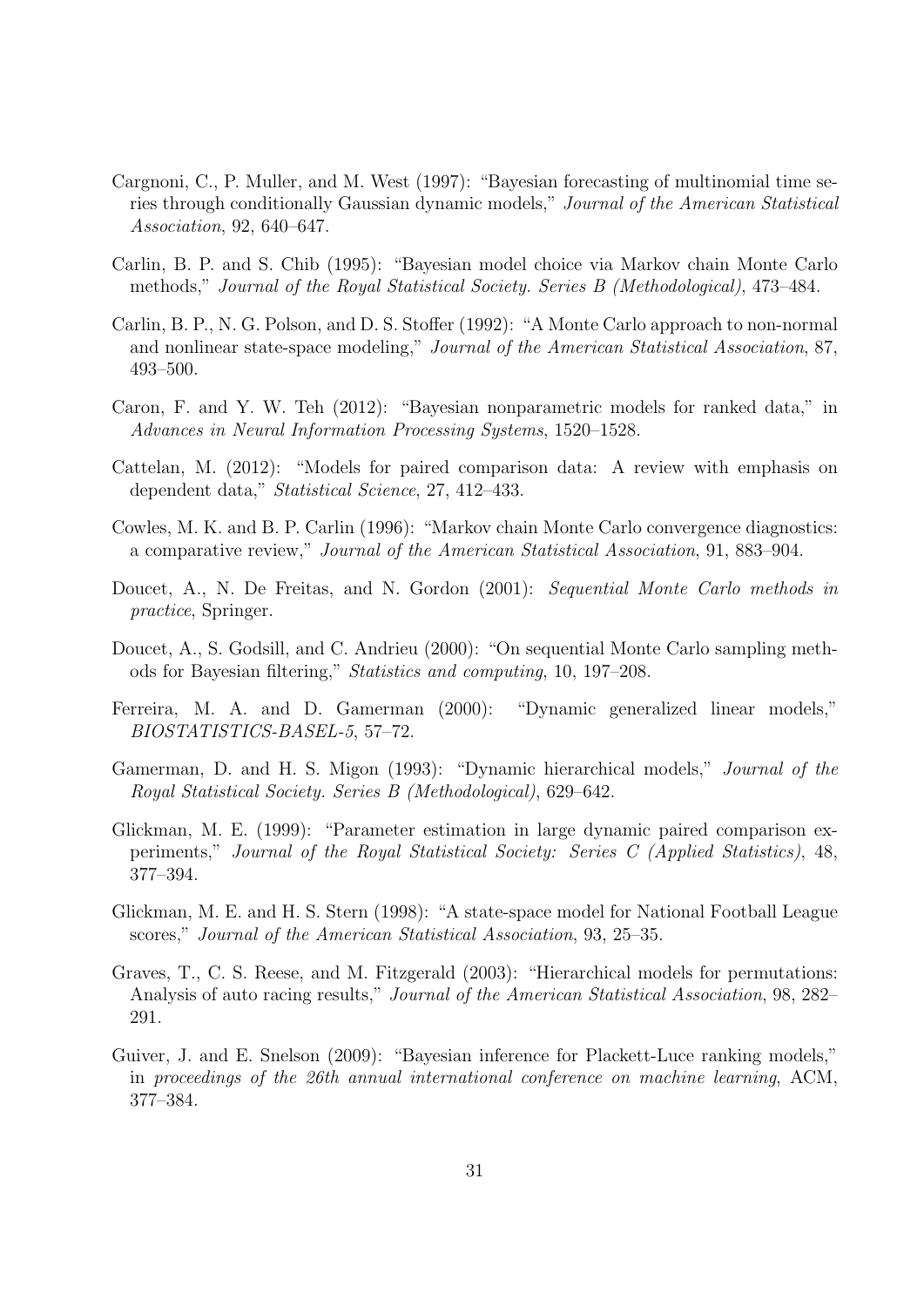- Hausman, J. A. and P. A. Ruud (1987): "Specifying and testing econometric models for rank-ordered data," *Journal of Econometrics*, 34, 83–104.
- Henery, R. J. (1981): "Permutation probabilities as models for horse races," *Journal of the Royal Statistical Society. Series B (Methodological)*, 86–91.
- Henery, R. J. (1983): "Permutation probabilities for Gamma random variables," *Journal of applied probability*, 822–834.
- Herbrich, R., T. Minka, and T. Graepel (2007): "TrueSkill: A Bayesian skill rating system," in *Advances in Neural Information Processing Systems*, 569–576.
- Jasra, A., C. C. Holmes, and D. A. Stephens (2005): "Markov chain Monte Carlo methods and the label switching problem in Bayesian mixture modeling," *Statistical Science*, 50–67.
- Johnson, V. E., R. O. Deaner, and C. P. Van Schaik (2002): "Bayesian analysis of rank data with application to primate intelligence experiments," *Journal of the American Statistical Association*, 97, 8–17.
- Kalbfleisch, J. D. and R. L. Prentice (2011): *The statistical analysis of failure time data*, John Wiley & Sons.
- Lo, V. S. and J. Bacon-Shone (1994): "A comparison between two models for predicting ordering probabilities in multiple-entry competitions," *The Statistician*, 317–327.
- Luce, R. D. (1959): *Individual Choice Behavior a Theoretical Analysis*, John Wiley and Sons.
- Minka, T. P. (2001): *A family of algorithms for approximate Bayesian inference*, Ph.D. thesis, Massachusetts Institute of Technology.
- Mosteller, F. (1951): "Remarks on the method of paired comparisons: I. The least squares solution assuming equal standard deviations and equal correlations," *Psychometrika*, 16, 3–9.
- Nelder, J. A. and R. Mead (1965): "A simplex method for function minimization," *The Computer Journal*, 7, 308–313.
- Plackett, R. L. (1975): "The analysis of permutations," *Applied Statistics*, 193–202.
- Plummer, M. (2003): "JAGS: A program for analysis of Bayesian graphical models using Gibbs sampling," in *Proceedings of the 3rd International Workshop on Distributed Statistical Computing (DSC 2003). March*, 20–22.
- R Foundation for Statistical Computing (2012): "R: A language and environment for statistical computing," *Vienna, Austria: R Foundation for Statistical Computing*.